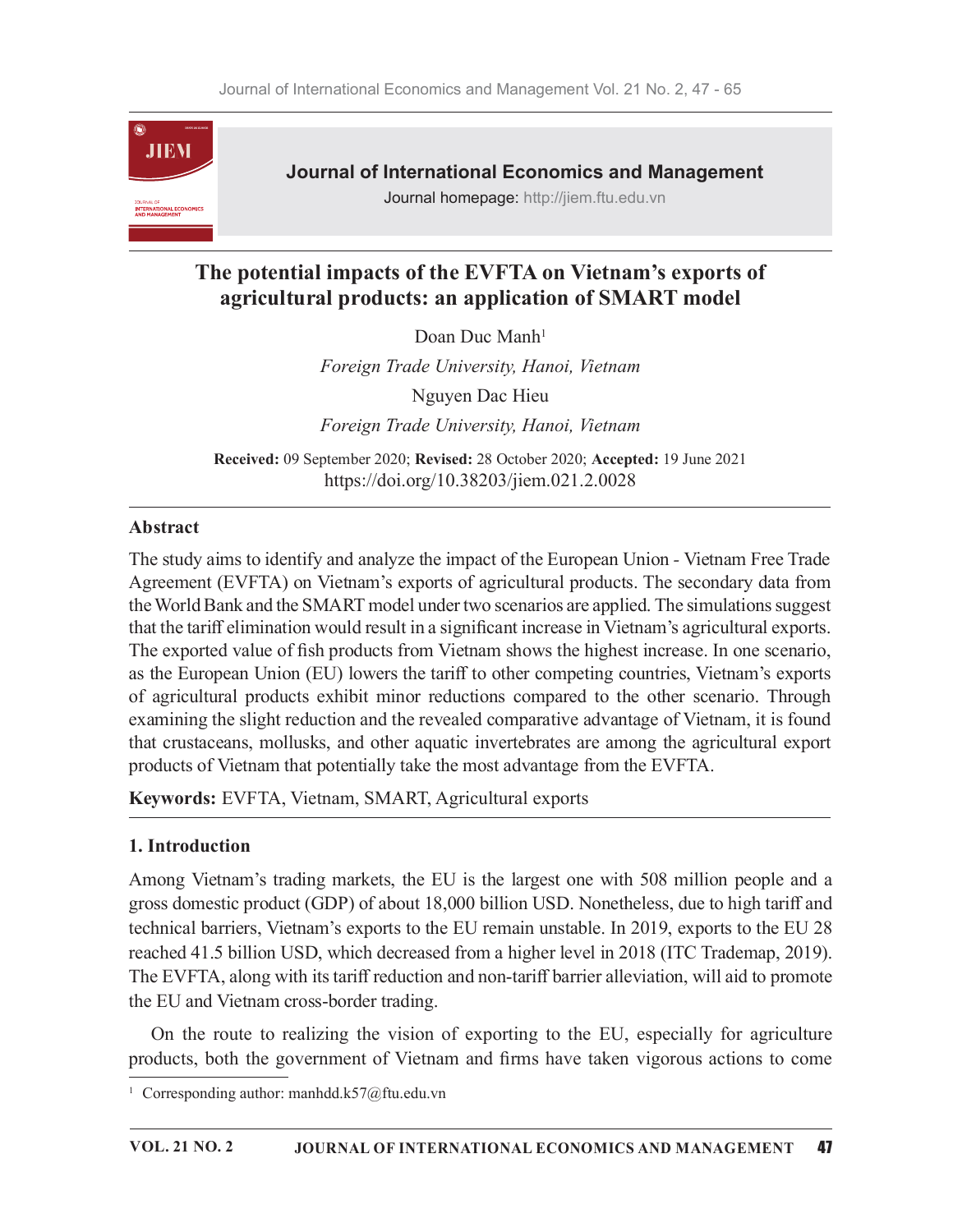closer to this promising market. With regard to the government of Vietnam, it has increased investments in agricultural facilities and improved law enforcement related to exports. It has made easier credit access for individuals and firms in the agricultural sector. This ensured that agricultural exports would be given more facilitated customs clearance and meet quality closer to this promising market. With regard to the government of Vietnam, it has increased<br>investments in agricultural facilities and improved law enforcement related to exports. It has<br>made easier credit access for indiv on improving the unification in its supply chain and connecting with qualified farmers or suppliers. Agricultural firms have also embarked on more R&D and market research in the EU member countries to learn more about export requirements and EU citizens' preferences. Human resource is another prominent factor that has received meticulous attention from both closer to this promising market. With regard to the government of Vietnam, it has increased<br>investments in agricultural facilities and improved law enforcement related to exports. It has<br>made easier credit access for indiv agricultural sector have been exerting great efforts in keeping up with the vision of having EU agricultural exports made in Vietnam, which has been promoted by the EVFTA in 2020.

The starting point for the EVFTA was October 2010. Following a period of preparation, the two parties officially announced the launch of the EVFTA negotiations on 26 June 2012. After nearly three years of negotiations with 14 formal sessions and many mid-term negotiations, the EU and Vietnam officially announced the conclusion of the EVFTA negotiations in December 2015. On 30 June 2019, the agreement was signed in Hanoi. This is the second FTA signed by the EU with an ASEAN member state, which was done after Singapore<sup>2</sup>. The FTA represents a step towards implementing policies aimed at boosting the EU's economic cooperation with the East Asian region after the failure to negotiate with the entire ASEAN bloc. On 1 August 2020, the EVFTA came into effect.

The EVFTA is an ambitious agreement. It is set to eliminate over 99% of customs duties. The EU duties on Vietnamese products will be eliminated over seven years. After this period, 99.3% of exports from Vietnam will be fully liberalized. The tariff eliminations, along with the alleviation of non-tariff measures, are expected to stimulate trading and increase export values. According to Minister of Industry and Trade of Vietnam, "The new EU-Vietnam Free Trade Agreement is hoped to raise Vietnam's export turnover to the EU market by about 20% by 2020, 42.7% in 2025, and 44.37% in 2030 compared to the case without agreement" (Hoang, 2020).

This paper focuses on the export values of different agricultural product lines under the expected changes in the tariff rate. To pinpoint the product lines that exhibit the most valuable changes, the SMART model simulation is applied for the EU and Vietnam. Then we create a point of comparison by running a second scenario, in which the EU also enacted FTAs with other potential trading partners. Previous studies have focused on specific products and showed the beneficial impacts of the agreement under the specified group. They have not shed light on which product would benefit the most in terms of added export values. By analyzing data from the SMART model simulation using export data of Vietnam's agricultural products to the EU market, we are able to explain how the EVFTA has an overall positive effect on Vietnam's agricultural export. On that basis, we show the top agricultural products that exhibit the most

<sup>&</sup>lt;sup>2</sup> The bilateral trade and investment negotiations between EU and Singapore began in 2010 and completed in 2017.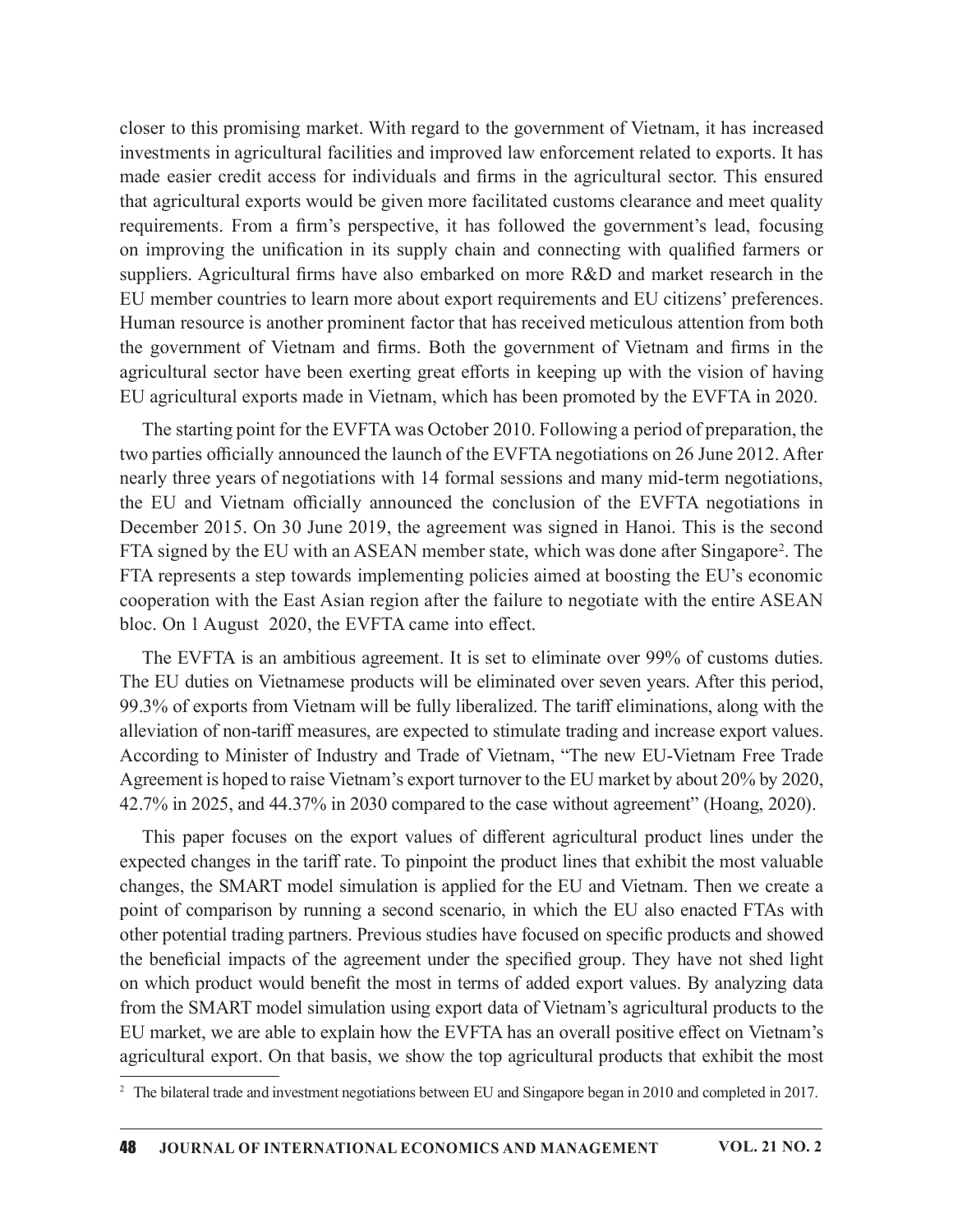benefits from the EVFTA. Furthermore, we analyze the comparative advantage of Vietnam in those products in comparison with other countries to examine Vietnam's potential of export.

The remaining parts of our paper are as follows. In Section 2, we review the past research on the impact of an FTA on its members and the impacts of the EVFTA on different industries of Vietnam. Methodology and data are discussed, along with the details of the two simulated scenarios in Section 3. The results are presented in Section 4. Section 5 presents our concluding remarks.

### 2. Literature review

## 2.1 Partial equilibrium

Partial equilibrium analysis, which is in other words ceteris paribus, is the analysis of an equilibrium position that accounts for the changes in one or two variables and keeping all other things constant. The model has many real-life applications in predicting where economic factors will reach their equilibrium points. Johansson et al. (2002) suggest that partial equilibrium analysis would provide guidelines for government policies on a specific sector like agriculture. Brill *et al.* (1997) use a partial equilibrium model to analyze the effectiveness of different pricing mechanisms on the water district level. Souza *et al.* (2008) look at the empirical data to construct a partial equilibrium model for the meat market, which includes beef, poultry, and pork, in Brazil.

In analyzing trade impact, different partial equilibrium models have been applied. Vu et al.  $(2020)$  simulate the impact of CPTPP on Vietnam fisheries exports using the GSIM model, which stands for Global Simulation Analysis of Industry-Level Trade Policy model. The authors predict a great economic impact on Vietnam's trade flow and welfare. The paper predicts a 4.33% and a 2.3% increase in export and import value, respectively. Furthermore, the fisheries industry will see a 10.91 million USD increase in total welfare.

## 2.2 Empirical review: impacts of EVFTA on Vietnam's economy and trade

Through studying the impact assessment of different FTAs of Vietnam, the majority of previous studies have not touched on the EVFTA. There are few pieces of research about the potential impact of the agreement. Most noticeably, limited studies have examined the trade impact on different sectors.

Philip et al. (2011) analyze the effect of the EVFTA at a macro level. The study used both qualitative and quantitative data. Using the Computable General Equilibrium with the GTAP model, they simulated the effect of a reduction in tariff in Vietnam. Together with an overall assessment of different trade and economic situations of Vietnam, the authors predict great potential impact not only on the trade flow of the two parties but also on investment, saving, employment, and economic growth overall. Another study simulated the EVFTA impact under the GTAP model. The study focused on the change in imports and exports of some major sectors in Vietnam. The same conclusion was made on the major positive impact of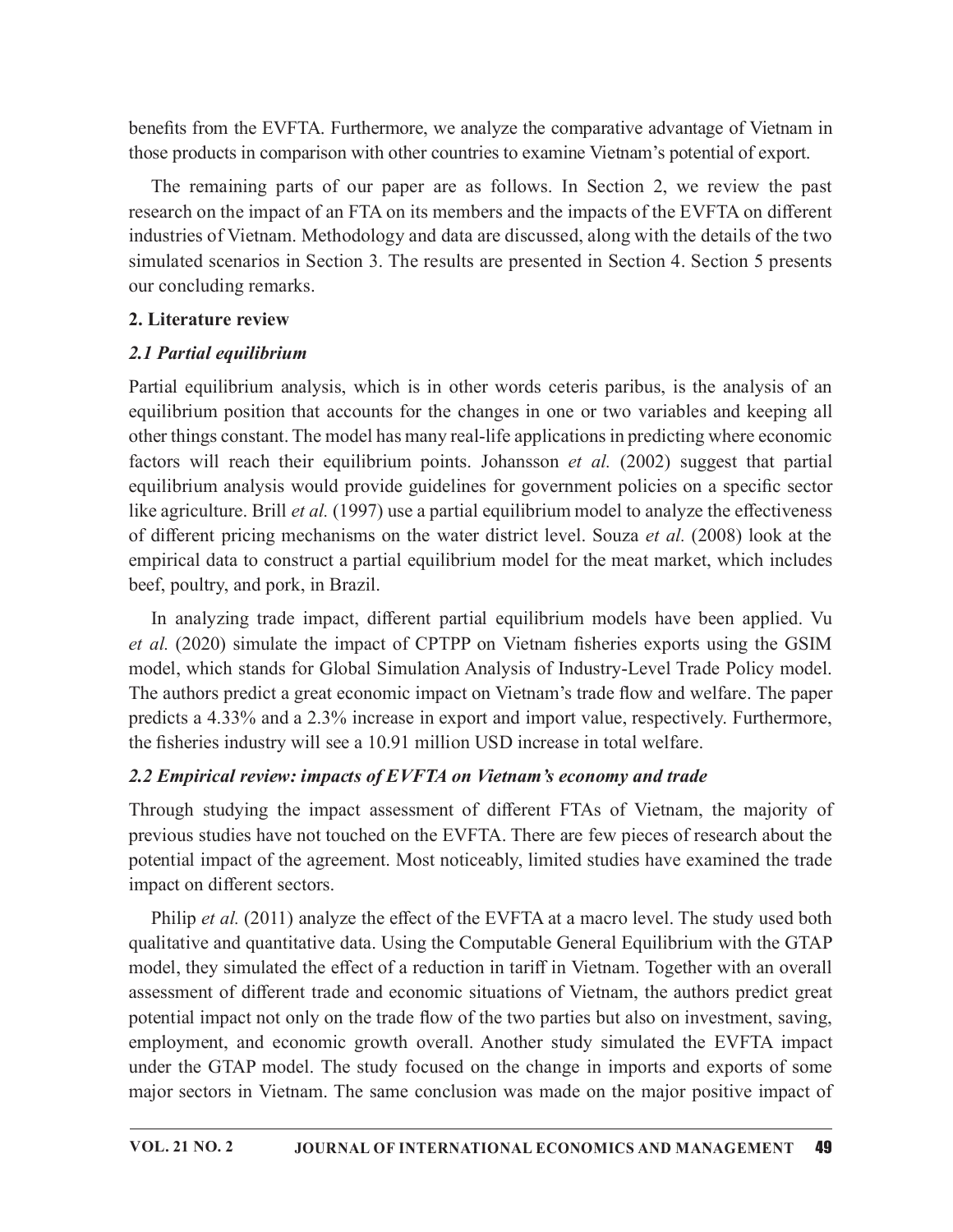the EVFTA on Vietnam exports. The study predicts that the agreement would generate an additional 7-8 percent of GDP above the trend growth rate until 2025 (Philip et al., 2011).

On the other hand, the study of Brauer *et al.* (2014) emphasizes the negative aspects of the EVFTA, showing the difficult situation of Vietnam. The authors conclude that Vietnam will face a reduction of tariff revenues and rising competition pressure on the domestic market, and the dependency on export products with cheaper prices and import products with expensive prices from the EU can push Vietnam's trading position. In addition, by stating that the Vietnamese legal system will also have to undergo fundamental reforms until the full potential of EVFTA can unfold, this study is one of the first studies to hold a skeptical perspective about the positive impact of the EVFTA on the economy of Vietnam.

Furthermore, there have been several in-depth studies that evaluate the impact of the agreement at the industry level. Vo et al. (2018) analyze the impact on Vietnam's apparel export. Vu (2015, 2016) looks at the potential impact on pharmaceutical imports and automobile imports from the EU. The three studies all conclude that the EVFTA would significantly impact both Vietnam imports and exports. Through the simulated results, the apparel export of Vietnam is predicted to reach 4.220 billion USD in the next eight years (Vo et al., 2018). The studies of Vu (2015, 2016) conclude that the EVFTA should significantly increase imports of pharmaceuticals and automobiles from the EU into Vietnam. This effect exhibits an increase in the welfare of Vietnam. The EVFTA should result in a 3% increase in Vietnam pharmaceutical imports and a 63.67% increase in automobile imports from the EU. The three studies utilize the WITS/SMART partial equilibrium to simulate the change in exports under the new tariff regimes. Applying the same model (SMART), Ha (2016) analyzes the opportunities and challenges of the EVFTA for Vietnam's wood processing industry. According to the simulation, in the case of tariff lines applied to HS 44 and 99 commodity codes were brought back to  $0\%$ , the trade growth value for the two commodity groups was about 307,371 USD. Regarding the agricultural sector, Nguyen and Pham (2020) study the potential impacts of EVFTA on Vietnam's exports of seafood to the EU market with the use of SMART based on the scenario agreement at the matsivity level. Vo et al. (2018) analyze the impact on Vietnam s appare<br>export. Vu (2015, 2016) looks at the potential impact on pharmaceutical imports and automobile<br>imports from the EU. The three studie EVFTA is in effect. According to the research, the fishery can make some trade gains with skipjack tunas, which is HS 030343, enjoying the greatest trade creation value among nine examined seafood groups. Moreover, through SMART simulation results, the EVFTA is shown to contribute to the growth of Vietnam's seafood exports, reflecting that seafood products originating from Vietnam have competitive advantages compared to those in the inland EU and other EU export partners thanks to duty-free access.

In summary, a review of the past studies in the literature pinpoints some significant research gaps. The preceding studies only assess the impacts of the EVFTA on the whole economy in general rather than on the trade of a specific sector. Regarded as one of the key export products of Vietnam to the EU, the agricultural products have not received sufficient attention from researchers. There is little study on what Vietnam's agricultural products can benefit from the agreement when the EVFTA comes into effect.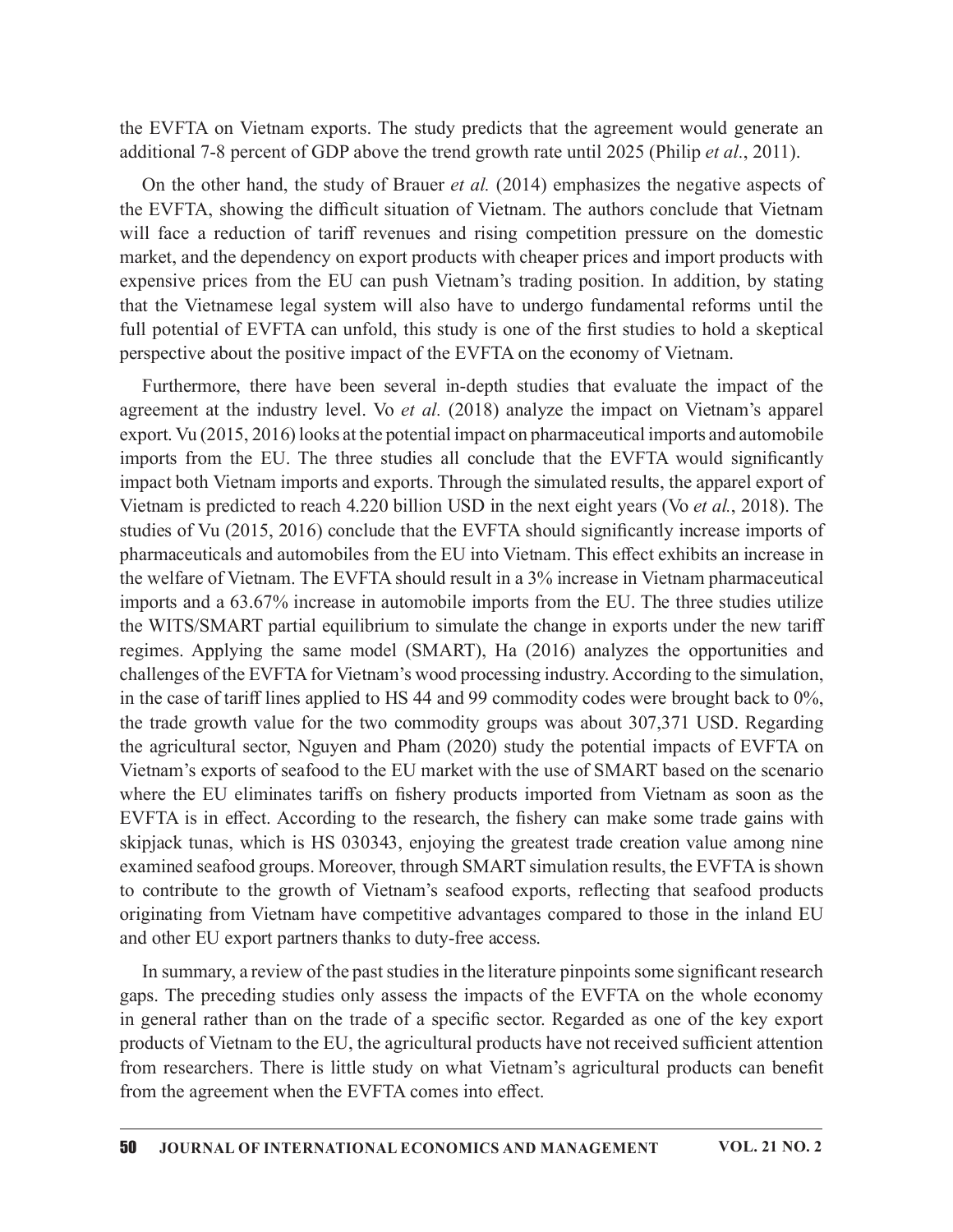### 2.3 WITS/SMART theoretical framework

This study adopts the partial equilibrium known as SMART, which stands for Software for Market Analysis and Restrictions on Trade. Upon reviewing past research, the SMART model has been ubiquitous in assessing the potential economics of an FTA, which is ex-ante economic evaluation. Furthermore, the results of these studies were conclusive that inference from the results of SMART simulation is beneficial for both governments and enterprises for the coming changes under the FTA. Overall, this model is proven to be appropriate for this study given its objective.

The WITS/SMART model can be used to calculate the trade flows, tariff revenue, and overall economic welfare. To model an exogenous shock of a tariff reduction, the SMART model requires five main data points: (i) The value of imports from each partner country, (ii) The tariff rate for each partner, (iii) The import elasticity of demand for each commodity, (iv) The substitution elasticity of the domestic market for each variety of commodity, and (v) The export supply elasticity for the commodity (Plummer *et al.*, 2010). With regards to the three elasticities, they are as follows:

### Notation:

E<sub>m</sub>: elasticity of import demand with respect to domestic price;

 $E_{x}$ : elasticity of export supply with respect to export price;

 $E_{\rm s}$ : elasticity of substitution with respect to relative prices of the same product from different sources of supply;

 $TC_{ijk}$ : trade creation;

 $TD_{\text{in}}$ : trade diversion;

 $P_{ijk}$ : price of commodity i in country j from country k;

 $P_{ik}$ : price of commodity i from country k to country j;

 $M_{ijk}$ : imports of i by j from k;

 $M_{iik}:$  imports of i by j from k;

 $X_{ik}$ : Exports of i by k to j;

i: subscript denoting commodity;

j: subscript denoting domestic country;

k: subscript denoting foreign country;

K: subscript denoting alternative foreign country;

d: prefix denoting change.

# 2.3.1 Export supply side

The export elasticity expresses the percentage change in export associated with a one percent change in price. The formula is expressed as follows: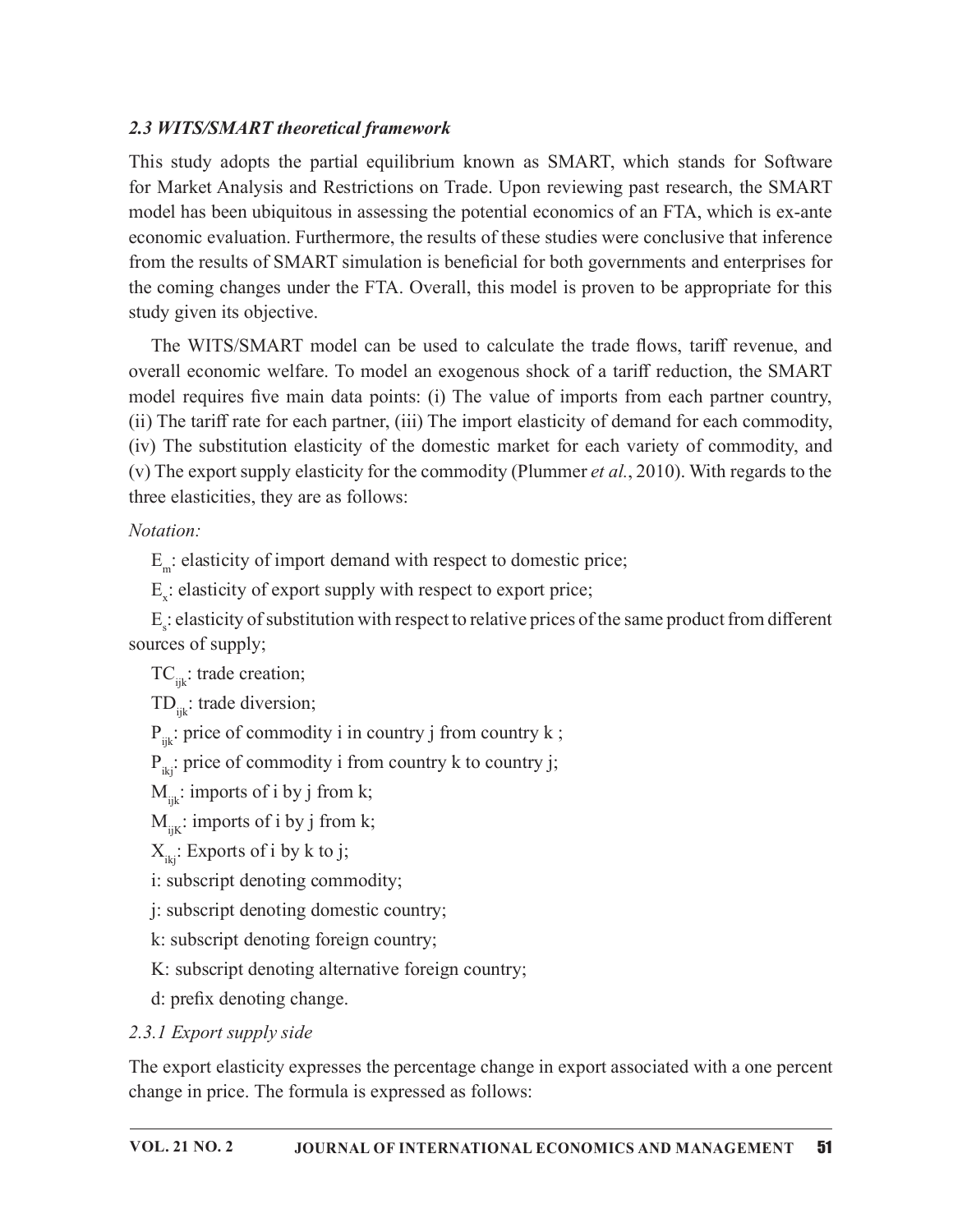$$
E_{\rm x} = \frac{\rm dP_{ikj}/P_{ikj}}{\rm dX_{ikj}/X_{ikj}}
$$

In the SMART model, different nations will compete to export to a home market. The model focuses on the composition and volume of imports into that home market, given the price in the export market. With respect to the export supply elasticity, there are two approaches to solve the model. We can assume either an infinite supply elasticity or an upward sloping supply curve. The former is appropriate when we are considering small exporting countries with little influence on the world market price. The latter is used when the exporting countries in consideration are large, and as a result, the world prices are endogenous factors. In this study, we view Vietnam as a small exporting country. Therefore, we have an infinitely elastic supply.

#### 2.3.2 Demand side

The elasticity of import demand shows the percentage change of the aggregate import demand on a product, relative to one percentage change in price. The formula is as follows.

$$
E_{\rm m} = \frac{dM_{\rm ijk}/M_{\rm ijk}}{dP_{\rm ijk}/P_{\rm ijk}}
$$

The elasticity of substitution expresses the consumer behaviour towards the change in prices of imported goods from different origin countries. The change in prices can occur under an import tariff change. It is express as follows:

$$
E_{\rm s} = \frac{d (\sum M_{\rm ijk}/\sum M_{\rm ijk})/(\sum M_{\rm ijk}/\sum M_{\rm ijk})}{d (P_{\rm ijk}/P_{\rm ijk}/(P_{\rm ijk}/\sum P_{\rm ijk})}
$$

2.3.3 Trade effect



Figure 1. The theoretical framework of SMART Source: World Integrated Trade Solution (2010)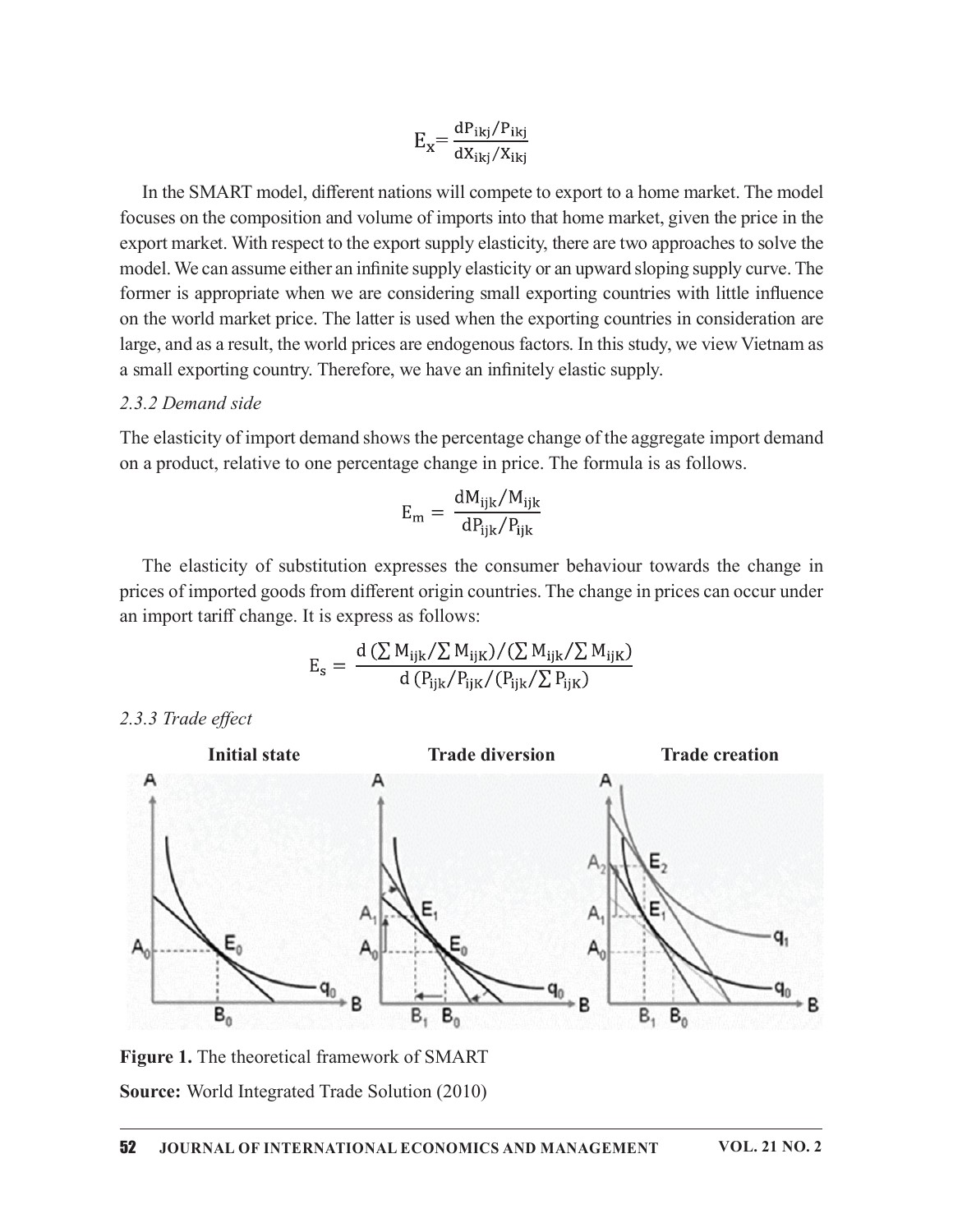The model provides that A and B are two partners, from which the considered market imports a good. Consumed composite quantity  $q_0$  is imported from A and B. The quantity respectively imported from A  $(A_0)$  and B  $(B_0)$  is given by  $E_0$ , the intersection between  $q_0$  and the line depicting the relative price between the two varieties.

Regarding trade diversion effect, by reducing the tariff of a good for a partner A, the relative price of A compared with B will decrease, and the relative price line gets steeper because the total consumption  $(q_0)$  remains the same. This leads to more import of the considered market will be diverted to country A, which is calculated using the elasticity of substitution (Laird and Yeats, 1986).

$$
TD_{ijk} = \frac{M_{ijk}}{\sum M_{ijk}} \cdot \frac{\sum M_{ijk} E_S \cdot \frac{P_{ijk}}{P_{ijk}}}{\sum M_{ijk}} \cdot \frac{P_{ijk}}{\sum M_{ijk} + \sum M_{ijk} + \sum M_{ijk}} \cdot \frac{d(\frac{P_{ijk}}{P_{ijk}})}{P_{ijk}}}{\frac{P_{ijk}}{P_{ijk}}}
$$

Regarding trade creation effect, the reduction in tariff for A will help the domestic consumer reach a higher consumption curve  $(q_1)$  because of an increase in imports from A. For country A, the total trade effect is made of trade diversion and trade creation. All three effects are positive for country A. There is no trade creation effect for B from a tariff reduction for A as the quantity imported from B is still  $B_1$ . We also apply the formula for computing the trade creation effect for country A (Laird and Yeats, 1986).

$$
TC_{ijk} = M_{idk} \cdot E_x \cdot \frac{dt_{ijk}}{(1 + t_{ijk})(1 + \frac{E_m}{E_x})}
$$

Regarding price effect, it represents the increase in the world price for this good after the tariff reduction. However, when we use the price-taker assumptions, this effect on the world price after a tariff change is always zero. The effect occurs only with a finite export supply elasticity assumption.

#### 3. Methodology and data

#### 3.1 Model specification

#### 3.1.2 Elasticity of export supply

The study discusses the EVFTA with Vietnam being an exporter. We assume that Vietnam is a small country with a relatively little impact on the world prices of each commodity. Therefore, the elasticity of export supply is assumed to be infinitely elastic. The WITS/SMART software set the elasticity to 99 to model the supply.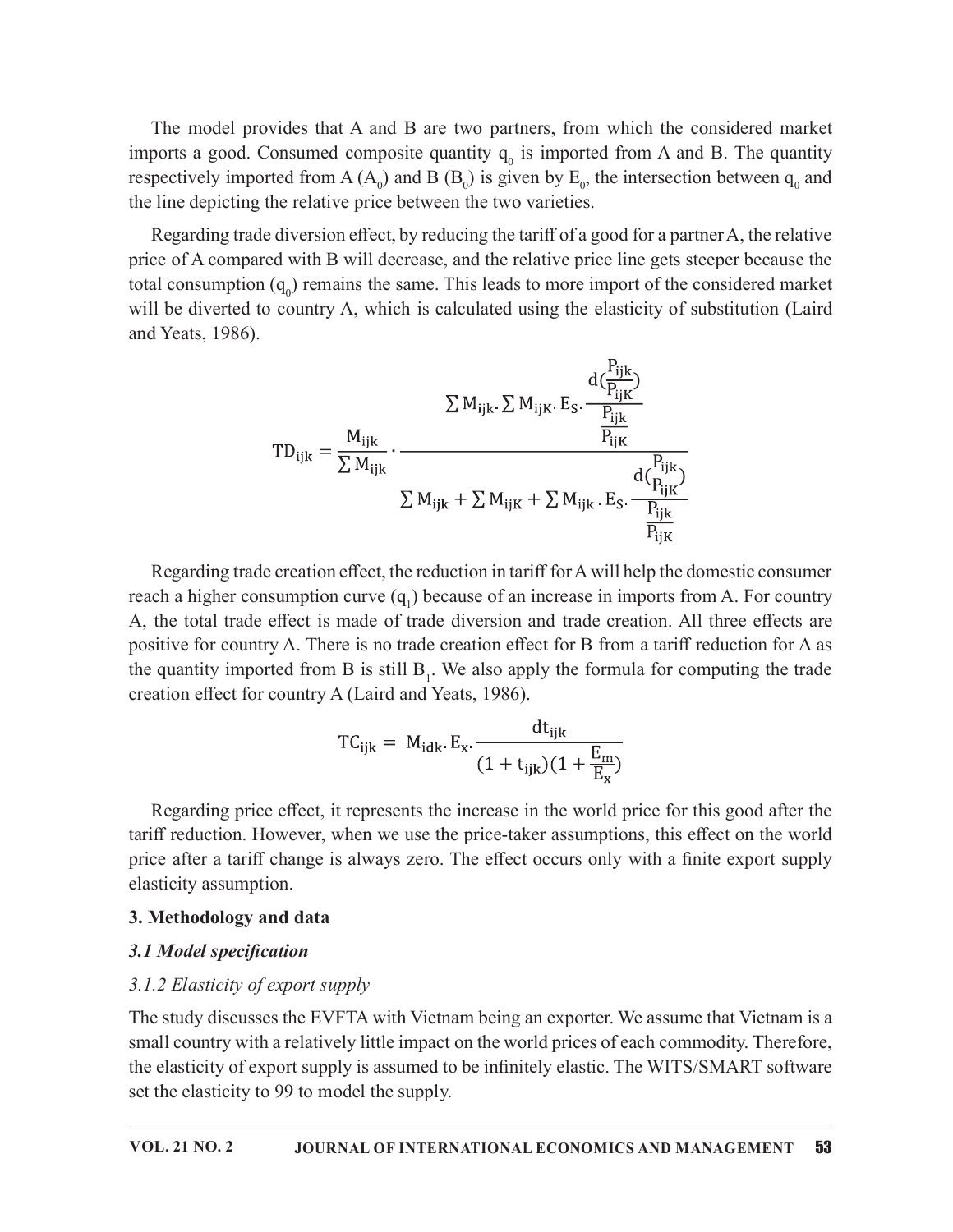## 3.1.2 Elasticity of import demand

Within the WITS/SMART system, the elasticity of import demand for each commodity with respect to the country of origin has been empirically estimated. The calculation is made for each country and every HS 6-digit product.

### 3.1.3 Substitution of demand

In the model, SMART relies on the Armington assumption to model the behaviour of consumers. The assumption implies that commodities are differentiated by their country of origin, meaning that similar products imported from different countries are imperfect substitutes. As a result, even though an FTA entails preferential trade liberation, imports will not shift completely to the source from within the FTA (Armington, 1969). Within the software, the Armington assumption is utilized by setting the substitution elasticity to 1.5, which is the default numerical figure.

### 3.2 Empirical setting and data

### 3.2.1 Empirical setting

Following the competitive nature of agricultural products, the SMART was simulated under two scenarios. The base year for the scenarios is 2018.

Regarding Simulation scenario 1, Vietnam and the EU eliminated tariffs under the EVFTA. No further integration of Vietnam agriculture exports with other nations is taken into consideration. Tariffs are cut to 0% for all aforementioned commodity groups.

Regarding Simulation scenario 2, Vietnam and the EU eliminated tariffs under the EVFTA. At the same time, FTAs between EU and other competitive agriculture markets are in place. These markets include Australia, Brazil, Mexico, New Zealand, and Indonesia. The countries are chosen for two main reasons. First, they are competitive agriculture markets. Second, currently each nation is either negotiating an FTA with the EU or there is an FTA already being adopted/ratified but has not yet been in place. The scenario assumes that tariffs for the specified commodity groups are  $0\%$ .

### 3.2.2 Data

The World Integrated Trade Solution (WITS) in conjunction with the United Nations Conference on Trade and Development (UNCTAD) provides the partial equilibrium SMART model and its simulation tool. The information on imports required for the WITS/SMART model is extracted from the WITS database, which comes from various sources. It is in close collaboration with the (UNCTAD), International Trade Centre (ITC), United Nations Statistical Division (UNSD), and World Trade Organization (WTO).

Furthermore, the study adopts the Harmonized System (HS) classification and focuses on the effect of 14 different product lines at HS 2-digit level. These include HS code from 01 to 10, HS 17, HS 18, and HS 44. Under each level, the corresponding 6-digit level product codes will also be taken into account.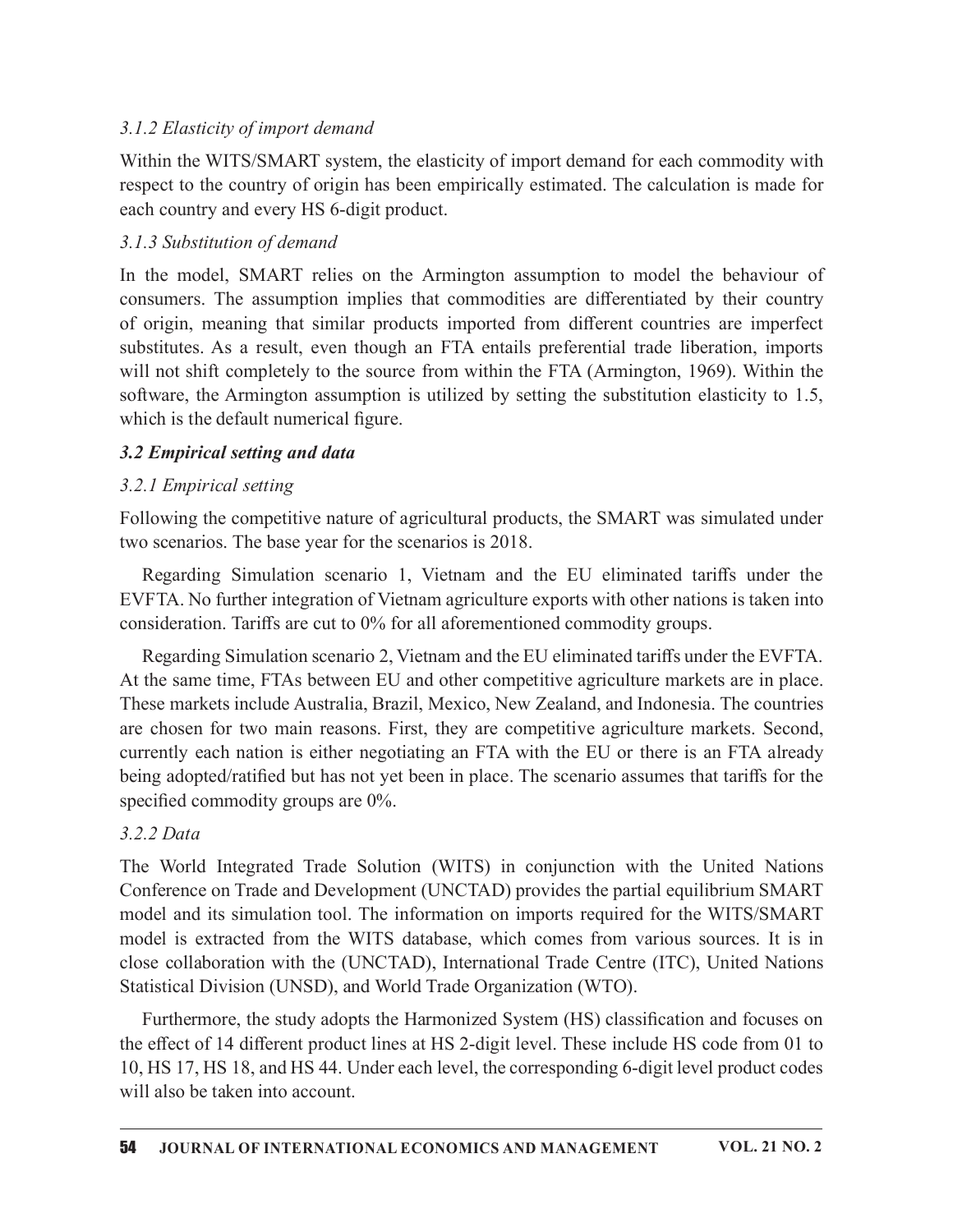#### 3.3 Revealed comparative advantage

The SMART model will be used to simulate the changes in different trade indicators, which are mainly export value and the trade effect. From that, we can see which product line will benefit the most from trade liberalization. After that, using the RCA, the study will examine Vietnam's comparative advantage in exporting that product group, in comparison with other countries, to assess whether it is a potential export or not.

The main strength of using trade indicators is that they are relatively easy to understand. The data are easily acquired and the computation is relatively straightforward.

The Revealed Comparative Advantage index is first introduced by Balassa in his article on Trade Liberalisation and "Revealed" Comparative Advantage (Balassa, 1965). It is defined as the ratio of a country's share of the commodity in the country's total exports to the share of world exports of the commodity in total world exports. If the value of the index is more than 1, the country is said to have a revealed comparative advantage. If it is less than one, the country exhibits a revealed comparative disadvantage. The higher the RCA index is, the more efficient the country is in producing that commodity.

Revealed Comparative Advantage<sub>cg</sub> = 
$$
\frac{X_{cg}/X_c}{X_{wg}/X_W}
$$

#### 4. Results

### 4.1 SMART simulation results

| efficient the country is in producing that commodity.                                                                                                           |                                                                                |                   |  |
|-----------------------------------------------------------------------------------------------------------------------------------------------------------------|--------------------------------------------------------------------------------|-------------------|--|
| The RCA formula is as follows.                                                                                                                                  |                                                                                |                   |  |
|                                                                                                                                                                 | Revealed Comparative Advantage <sub>cg</sub> = $\frac{X_{cg}/X_c}{X_{Wg}/X_W}$ |                   |  |
| where $X_{cg}$ is exports of good g by Country c; $X_{cg}$ is total exports of Country c; $X_{cg}$ is world<br>exports of good g; $X_w$ is total world exports. |                                                                                |                   |  |
| The RCA index will be calculated manually using export data in 2019 from the ITC<br>Trademap.                                                                   |                                                                                |                   |  |
| 4. Results                                                                                                                                                      |                                                                                |                   |  |
| <b>4.1 SMART simulation results</b>                                                                                                                             |                                                                                |                   |  |
| Using the SMART model with the assumed scenarios, we have achieved the following results.                                                                       |                                                                                |                   |  |
| Table 1. Change in trade indicators of agricultural exports of Vietnam to the EU in both scenarios                                                              |                                                                                |                   |  |
| <b>Indicators</b>                                                                                                                                               | Scenario 1                                                                     | <b>Scenario 2</b> |  |
| Initial export value (in 1000 USD)                                                                                                                              | 3,747,813.240                                                                  | 3,747,813.240     |  |
| Final export value (in 1000 USD)                                                                                                                                | 3,965,224.400                                                                  | 3,962,122.540     |  |
| Total export change (in 1000 USD)                                                                                                                               | 217,411.170                                                                    | 214,309.300       |  |
| Increase in export $(\% )$                                                                                                                                      | 5.80%                                                                          | 5.72%             |  |
| Trade creation effect (in 1000 USD)                                                                                                                             | 160,727.137                                                                    | 160,727.137       |  |
| Trade diversion effect (in 1000 USD)                                                                                                                            | 56,684.053                                                                     | 53,582.175        |  |
|                                                                                                                                                                 |                                                                                |                   |  |
| Trade total effect (in 1000 USD)                                                                                                                                | 217,411.190                                                                    | 214,309.318       |  |
| <b>Source:</b> The authors' calculation                                                                                                                         |                                                                                |                   |  |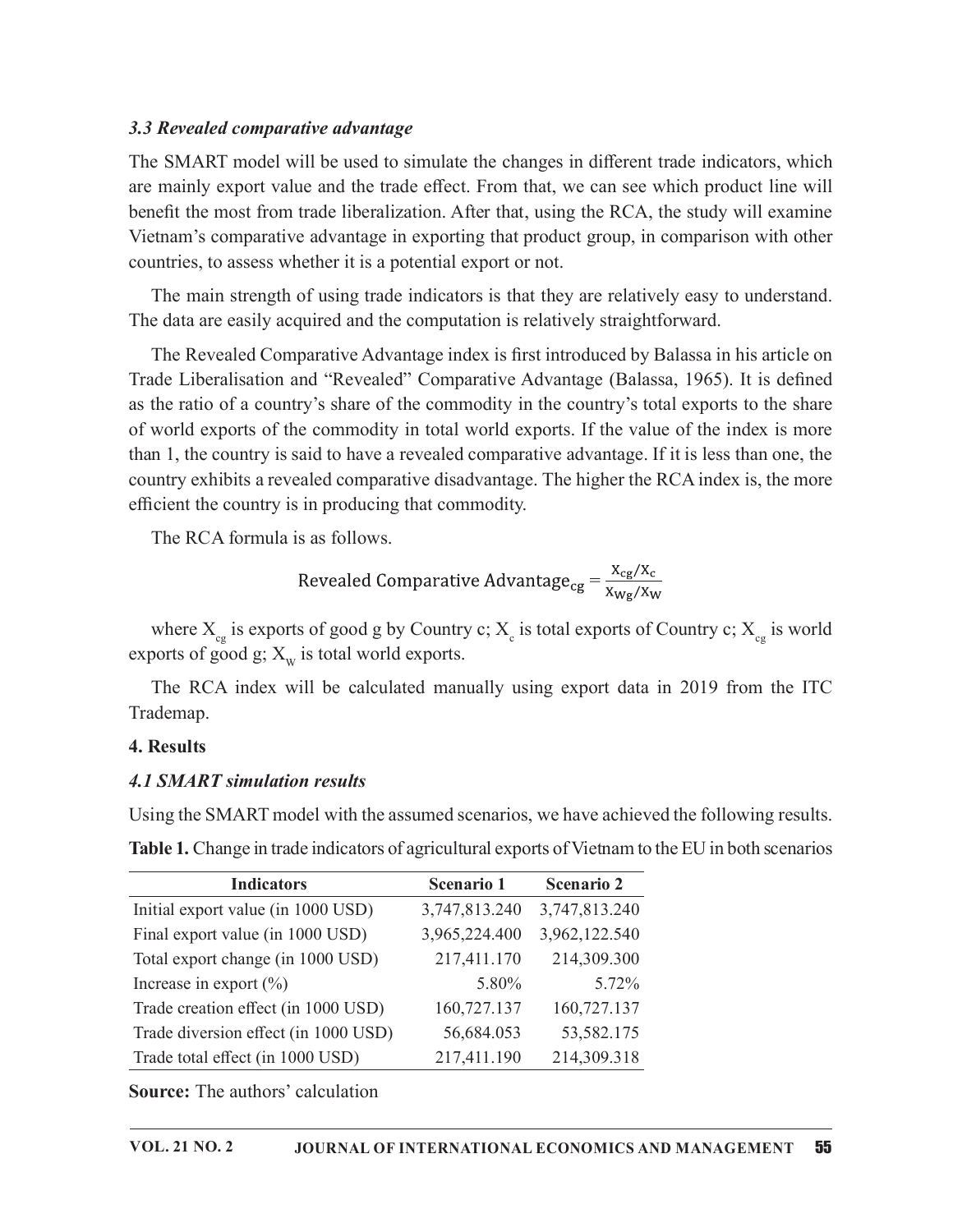Under the enactment of the EVFTA, there will be an increase of 217,411.170 USD in export value. It corresponds to a 5.80% increase in total. Overall, the export value of Vietnam's agriculture products will reach approximately 4 billion USD. The changes from a reduced tariff between Vietnam and the EU are captured when analyzing the trade effect. The total trade effect after the enactment of the agreement is approximately 217 million USD. From the view of Vietnam as an exporter, the total trade effect is the sum of the total trade creation and total trade diversion effect. They are 160 million USD and 56 million USD, respectively.

| In comparison with Scenario 1, there will be a 3.1 million USD decrease in the export value<br>of Vietnam in Scenario 2, which directly corresponds to the decline in the trade diversion effect.<br>Overall, there will be some reductions in the investigated indexes in Scenario 2 compared<br>to Scenario 1. However, these reductions are insignificant. The EU's participation in FTA<br>with Australia, Brazil, Mexico, New Zealand, and Indonesia does not affect Vietnam's export<br>growth much. Furthermore, the trade diversion effect only accounts for only about 35% of<br>total trade creation in both scenarios, which means that the EVFTA and other simulated FTAs<br>only help to boost exports from the country members but have little impact on trade diversion.<br>Table 2. Change in export value of the 6 specified trading partners<br><b>Initial export value</b><br><b>Export increased</b><br><b>Export increased</b><br>Country<br>$(in 1000$ $USD)$<br>$(in 1000 \text{ USD})$<br>$(\%)$<br>Vietnam<br>3,747,813.24<br>214,309.30<br>5.72<br>Australia<br>349,576.65<br>42,515.38<br>12.16<br><b>Brazil</b><br>5,867,484.13<br>258,970.79<br>4.41<br>Mexico<br>935,141.54<br>25,440.92<br>2.72<br>New Zealand<br>1,189,870.59<br>161,228.68<br>13.55<br>Indonesia<br>1,159,433.47<br>87,752.12<br>7.57<br><b>Source:</b> The authors' compilation<br>The next focus of comparison is the export situation of Vietnam and five other countries<br>in Scenario 2. When the EU's FTAs with both Vietnam and five other competitive agriculture | trade effect after the enactment of the agreement is approximately 217 million USD. From<br>the view of Vietnam as an exporter, the total trade effect is the sum of the total trade creation<br>and total trade diversion effect. They are 160 million USD and 56 million USD, respectively. |  |  |
|-----------------------------------------------------------------------------------------------------------------------------------------------------------------------------------------------------------------------------------------------------------------------------------------------------------------------------------------------------------------------------------------------------------------------------------------------------------------------------------------------------------------------------------------------------------------------------------------------------------------------------------------------------------------------------------------------------------------------------------------------------------------------------------------------------------------------------------------------------------------------------------------------------------------------------------------------------------------------------------------------------------------------------------------------------------------------------------------------------------------------------------------------------------------------------------------------------------------------------------------------------------------------------------------------------------------------------------------------------------------------------------------------------------------------------------------------------------------------------------------------------------------------------------------------------------------------------|-----------------------------------------------------------------------------------------------------------------------------------------------------------------------------------------------------------------------------------------------------------------------------------------------|--|--|
|                                                                                                                                                                                                                                                                                                                                                                                                                                                                                                                                                                                                                                                                                                                                                                                                                                                                                                                                                                                                                                                                                                                                                                                                                                                                                                                                                                                                                                                                                                                                                                             |                                                                                                                                                                                                                                                                                               |  |  |
|                                                                                                                                                                                                                                                                                                                                                                                                                                                                                                                                                                                                                                                                                                                                                                                                                                                                                                                                                                                                                                                                                                                                                                                                                                                                                                                                                                                                                                                                                                                                                                             |                                                                                                                                                                                                                                                                                               |  |  |
|                                                                                                                                                                                                                                                                                                                                                                                                                                                                                                                                                                                                                                                                                                                                                                                                                                                                                                                                                                                                                                                                                                                                                                                                                                                                                                                                                                                                                                                                                                                                                                             |                                                                                                                                                                                                                                                                                               |  |  |
|                                                                                                                                                                                                                                                                                                                                                                                                                                                                                                                                                                                                                                                                                                                                                                                                                                                                                                                                                                                                                                                                                                                                                                                                                                                                                                                                                                                                                                                                                                                                                                             |                                                                                                                                                                                                                                                                                               |  |  |
|                                                                                                                                                                                                                                                                                                                                                                                                                                                                                                                                                                                                                                                                                                                                                                                                                                                                                                                                                                                                                                                                                                                                                                                                                                                                                                                                                                                                                                                                                                                                                                             |                                                                                                                                                                                                                                                                                               |  |  |
|                                                                                                                                                                                                                                                                                                                                                                                                                                                                                                                                                                                                                                                                                                                                                                                                                                                                                                                                                                                                                                                                                                                                                                                                                                                                                                                                                                                                                                                                                                                                                                             |                                                                                                                                                                                                                                                                                               |  |  |
|                                                                                                                                                                                                                                                                                                                                                                                                                                                                                                                                                                                                                                                                                                                                                                                                                                                                                                                                                                                                                                                                                                                                                                                                                                                                                                                                                                                                                                                                                                                                                                             |                                                                                                                                                                                                                                                                                               |  |  |
|                                                                                                                                                                                                                                                                                                                                                                                                                                                                                                                                                                                                                                                                                                                                                                                                                                                                                                                                                                                                                                                                                                                                                                                                                                                                                                                                                                                                                                                                                                                                                                             |                                                                                                                                                                                                                                                                                               |  |  |
|                                                                                                                                                                                                                                                                                                                                                                                                                                                                                                                                                                                                                                                                                                                                                                                                                                                                                                                                                                                                                                                                                                                                                                                                                                                                                                                                                                                                                                                                                                                                                                             |                                                                                                                                                                                                                                                                                               |  |  |
|                                                                                                                                                                                                                                                                                                                                                                                                                                                                                                                                                                                                                                                                                                                                                                                                                                                                                                                                                                                                                                                                                                                                                                                                                                                                                                                                                                                                                                                                                                                                                                             |                                                                                                                                                                                                                                                                                               |  |  |
|                                                                                                                                                                                                                                                                                                                                                                                                                                                                                                                                                                                                                                                                                                                                                                                                                                                                                                                                                                                                                                                                                                                                                                                                                                                                                                                                                                                                                                                                                                                                                                             |                                                                                                                                                                                                                                                                                               |  |  |
|                                                                                                                                                                                                                                                                                                                                                                                                                                                                                                                                                                                                                                                                                                                                                                                                                                                                                                                                                                                                                                                                                                                                                                                                                                                                                                                                                                                                                                                                                                                                                                             |                                                                                                                                                                                                                                                                                               |  |  |
| markets take effect, all countries will benefit. The highest increase in absolute change is in                                                                                                                                                                                                                                                                                                                                                                                                                                                                                                                                                                                                                                                                                                                                                                                                                                                                                                                                                                                                                                                                                                                                                                                                                                                                                                                                                                                                                                                                              |                                                                                                                                                                                                                                                                                               |  |  |

#### Source: The authors' compilation

The next focus of comparison is the export situation of Vietnam and five other countries in Scenario 2. When the EU's FTAs with both Vietnam and five other competitive agriculture markets take effect, all countries will benefit. The highest increase in absolute change is in Vietnam and Brazil, but Australia and New Zealand will see the most significant relative change. This can be attributed to the relatively high tariff levels the EU sets on agricultural products from these two Oceanian countries, which are ranging from 5% to above 30% (Matthews, 2020). With trade liberalization, those products can be made cheaper, thus increasing the export potential to the EU market. For Brazil, it is the single biggest exporter of agricultural products to the EU worldwide. This makes Brazil seem to gain little in relative change when signing FTA with the EU because it has been able to produce and export agricultural commodities and value-added food products at competitive prices.

Compared to other competitors, Vietnam appears to gain little relative change. As Vietnam is already quite a large exporter of agricultural products to the EU, the relative change will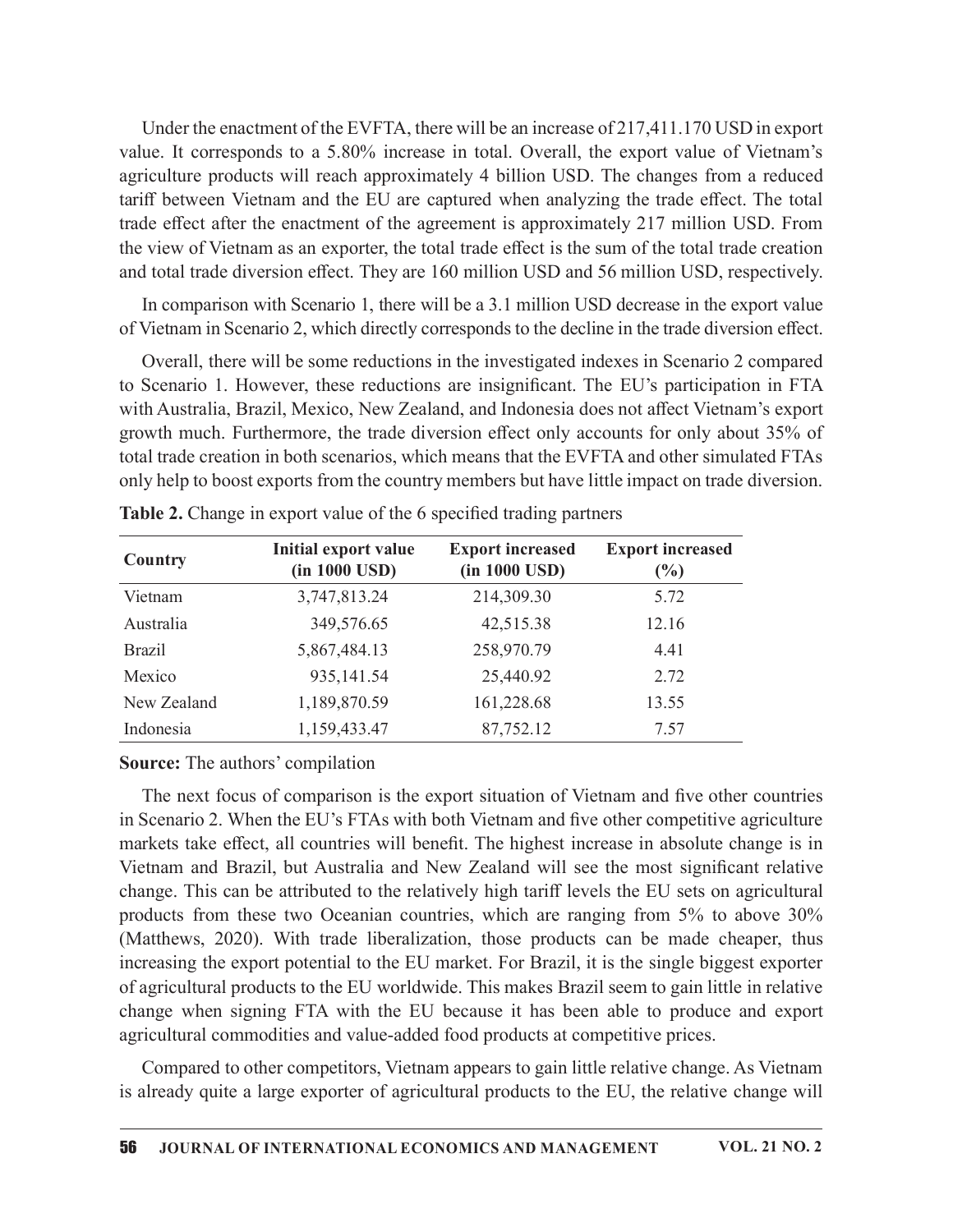|             | as impressive as smaller exporters like Australia and New Zealand. |                                   |                         |                           |                                                                                                |
|-------------|--------------------------------------------------------------------|-----------------------------------|-------------------------|---------------------------|------------------------------------------------------------------------------------------------|
|             |                                                                    |                                   |                         |                           |                                                                                                |
|             |                                                                    |                                   |                         |                           |                                                                                                |
|             |                                                                    |                                   |                         |                           | not be as striking as small-scale exporters. Therefore, Vietnam still receives advantages from |
|             |                                                                    |                                   |                         |                           | FTA with the EU but not as much as other bigger exporters like Brazil, or the changes are not  |
|             |                                                                    |                                   |                         |                           |                                                                                                |
|             |                                                                    |                                   |                         |                           | Table 3. Changes in export value and the trade effect in both scenarios for the specified      |
|             | products in HS 2 level digits                                      |                                   |                         |                           |                                                                                                |
|             |                                                                    |                                   | Scenario 2              |                           |                                                                                                |
| Product     | <b>Initial export</b>                                              | Scenario 1<br><b>Export value</b> | <b>Trade total</b>      | <b>Export value</b>       | <b>Trade total</b>                                                                             |
| (HS code)   | value                                                              | after                             | effect                  | after                     | effect                                                                                         |
|             | (in 1000 USD)                                                      | $(in 1000$ USD)                   | $(in 1000 \text{ USD})$ | $(in 1000 \text{ USD})$   | $(in 1000 \text{ USD})$                                                                        |
| 01          | 8,526.57                                                           | 8,526.57                          | 0.00                    | 8,526.57                  | 0.00                                                                                           |
| 02          | 7,574.02                                                           | 8,869.04                          | 1,295.02                | 8,307.13                  | 733.11                                                                                         |
| 03          | 887,540.12                                                         | 1,089,395.68                      | 201,855.58              | 1,087,871.20              | 200,331.08                                                                                     |
| 04          | 3,522.78                                                           | 4,812.31                          | 1,289.53                | 4,627.13                  | 1,104.35                                                                                       |
| 05          | 17,321.53                                                          | 17,321.84                         | 0.31                    | 17,321.67                 | 0.14                                                                                           |
| 06          | 6,088.78                                                           | 6,321.98                          | 233.20                  | 6,315.63                  | 226.85                                                                                         |
| 07          | 7,375.38                                                           | 8,433.60                          | 1,058.22                | 8,430.61                  | 1,055.23                                                                                       |
| 08          | 1,038,343.65                                                       | 1,046,313.85                      | 7,970.20                | 1,045,973.34              | 7,629.70                                                                                       |
| 09          | 1,721,960.93                                                       | 1,723,806.14                      | 1,845.21                | 1,723,555.52              | 1,594.59                                                                                       |
|             | 36.52                                                              | 39.36                             | 2.84                    | 39.36                     | 2.83                                                                                           |
|             | 4,718.33                                                           | 5,609.96                          | 891.64                  | 5,598.68                  | 880.35                                                                                         |
| 10          |                                                                    | 306.30                            | 0.96                    | 306.26                    | 0.92                                                                                           |
| 17          |                                                                    |                                   |                         |                           |                                                                                                |
| 18          | 305.34                                                             |                                   |                         |                           |                                                                                                |
| 44<br>Total | 44,499.29<br>3,747,813.24                                          | 45,467.78<br>3,965,224.41         | 968.49<br>217,411.19    | 45,249.44<br>3,962,122.54 | 750.15<br>214,309.30                                                                           |

Table 3. Changes in export value and the trade effect in both scenarios for the specified products in HS 2 level digits

### Source: The authors' compilation

Product group HS 03 and HS 08 have the highest increase in export value, which is around 200 million USD and 7 million USD, respectively. This can be ascribed to the fact that the product HS 03 and product HS 08 have already been Vietnam's forte in exports, with their initial values being around 1 billion USD. Therefore, when the tariffs are lifted, the absolute growth will also be greater than other products. Furthermore, the 200 million USD increase in export value of HS 03 accounts for over 90% of the total trade effect. These figures show a huge potential for the export market of Vietnam products in HS 03, which will be further supported in the discussion below.

On the other hand, product code HS 04 has the highest relative change, with a 36.61% increase in total, which is shown in Table 6 in the Appendix. In terms of relative change, the large divergence above is due to the eradication of enormous tariff barriers that have already existed for these product lines, thus leading to a massive relative growth rate.

In Scenario 2, there is a slight decrease in exported value across all product lines, in comparison with that in Scenario 1. The product line HS 03 still shows the highest increase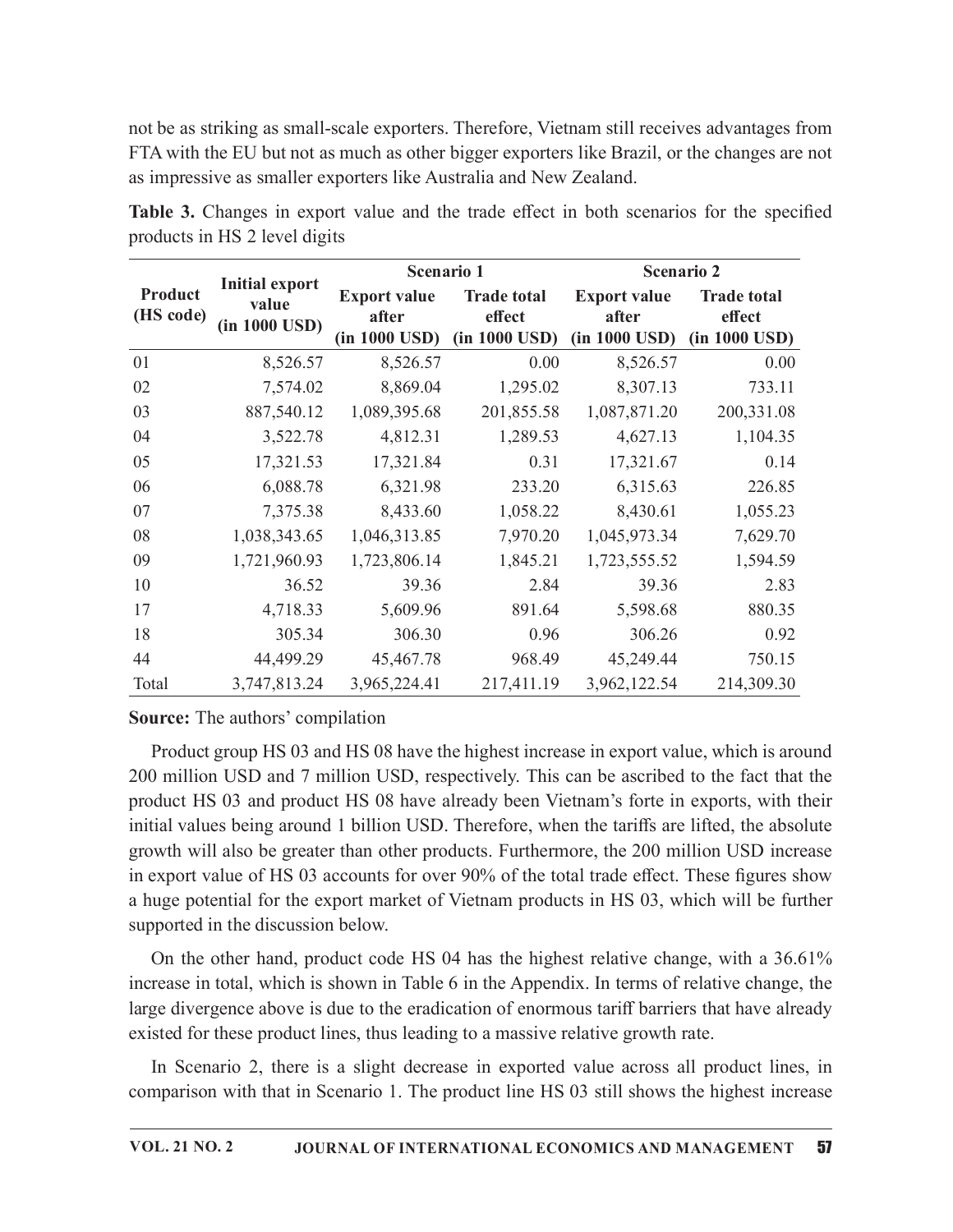in exported value. More notably, product line HS 02 will suffer the most as its export to the EU will experience the largest decline of nearly 7.5% from Scenario 1, which is shown in Table 8 in the Appendix. The trade diversion of the product exhibits a negative value of -9,630 USD. This means that, under the second scenario, Vietnam meat exports will suffer the trade diversion effect. Other countries' exports of meat will divert Vietnam's away from the EU.



Figure 2. SMART simulation results in Scenario 1: top 20 products with the highest absolute value change vs. top 20 products with the highest relative change

#### Source: The authors' compilation

group at HS 6-digit level, the biggest increase is at product group HS 030342, with a rise of 99,870.568 USD in value, which corresponds to a 583.23% increase. Under the relative change, the product code HS 030239 witnesses the highest increase of 718.98%, which is shown in Table 6 in the Appendix. This is partly due to the high tax rate of  $9.25\%$ , which is currently applied for the product group.

When comparing the top 20 highest increases in value and the top 20 relative changes, four product groups appear in both categories, which are HS 030342, HS 030559, HS 030579, HS 030562. These products are all under the group HS 03, and they critically deserve a cross-check of their importance to the economy.

Furthermore, Product code 030342 benefits the most in both scenarios in terms of both absolute and relative change, which is indicated in Tables 6 and 7 in the Appendix. It is because, in the EU, Product HS 030342 accounts for a large proportion of total imports as EU citizens considerably consume this product line. Vietnam has already exported HS 030342 **EVALUATE:** The authors compliated to the disolute value change of each export product<br>group at HS 6-digit level, the biggest increase is at product group HS 030342, with a rise<br>of 99,870.568 USD in value, which correspond tunas, and food stockpiling for the COVID-19 pandemic, Vietnam's potential for fish and tuna exports is quite promising there.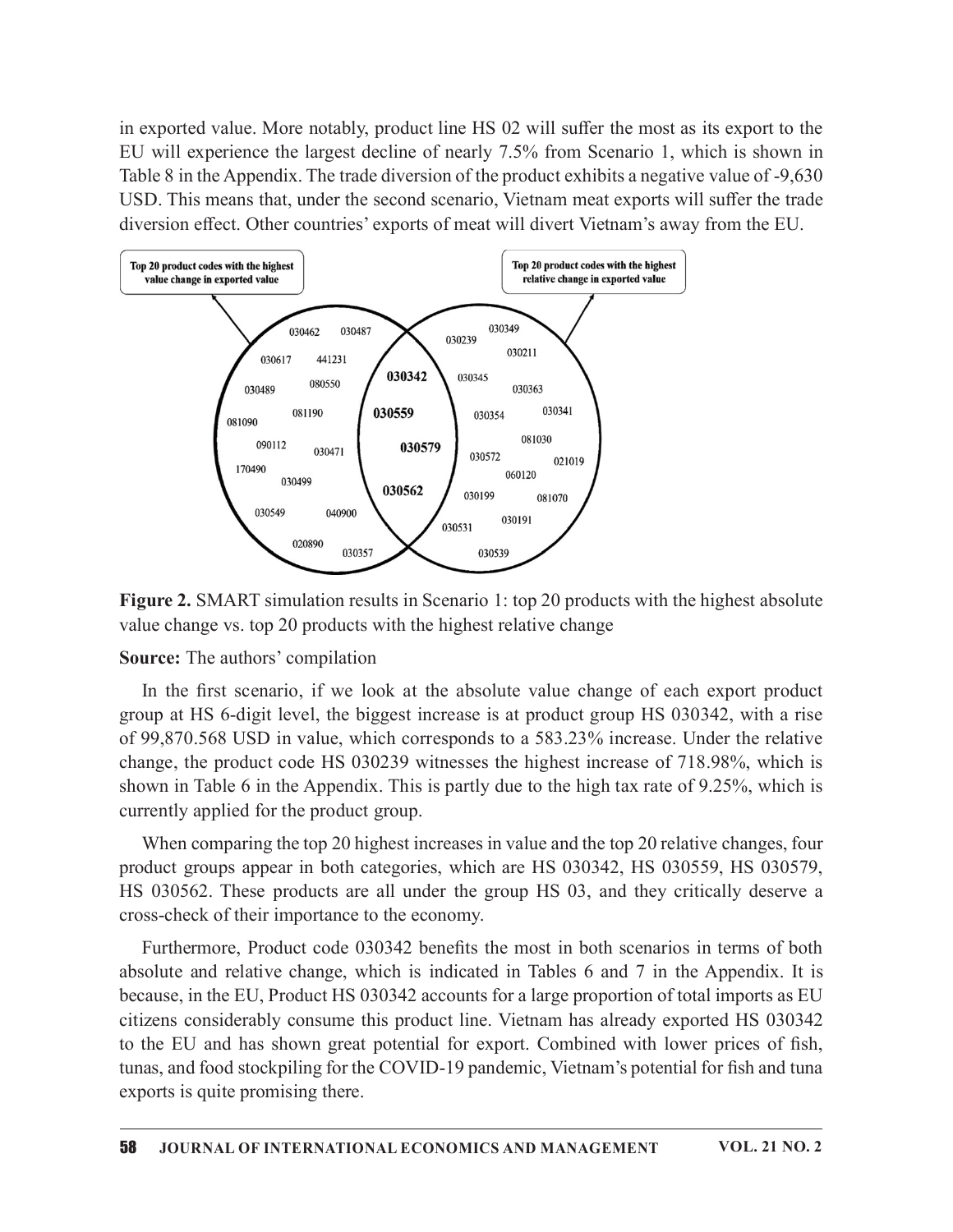| with scenario 2                                                                                                                                                                  |                                                                                                                                                                |
|----------------------------------------------------------------------------------------------------------------------------------------------------------------------------------|----------------------------------------------------------------------------------------------------------------------------------------------------------------|
|                                                                                                                                                                                  | Change in scenario 2                                                                                                                                           |
| (in 1000 USD)                                                                                                                                                                    | (in 1000 USD)                                                                                                                                                  |
| 99,870.57                                                                                                                                                                        | 99,837.89                                                                                                                                                      |
| 55,155.03                                                                                                                                                                        | 54,741.03                                                                                                                                                      |
| 16,710.06                                                                                                                                                                        | 16,195.94                                                                                                                                                      |
| 11,876.67                                                                                                                                                                        | 11,873.66                                                                                                                                                      |
| 5,048.92                                                                                                                                                                         | 4,822.11                                                                                                                                                       |
| 2,893.15                                                                                                                                                                         | 2,614.43                                                                                                                                                       |
| 2,687.40                                                                                                                                                                         | 2,687.40                                                                                                                                                       |
| 2,431.53                                                                                                                                                                         | 2,402.72                                                                                                                                                       |
| 2,118.23                                                                                                                                                                         | 2,104.39                                                                                                                                                       |
| 1,441.63                                                                                                                                                                         | 1,319.99                                                                                                                                                       |
|                                                                                                                                                                                  |                                                                                                                                                                |
|                                                                                                                                                                                  |                                                                                                                                                                |
|                                                                                                                                                                                  |                                                                                                                                                                |
| For the top 10 product lines that benefit the most from Scenario 1, all of them show a<br>downward tendency when Scenario 2 occurs. HS 080550 and HS 090112 will be affected the |                                                                                                                                                                |
|                                                                                                                                                                                  | Table 4. Changes in export value of the top 10 highest product in scenario 1, in comparison<br>Change in scenario 1<br><b>Source:</b> The authors' compilation |

Table 4. Changes in export value of the top 10 highest product in scenario 1, in comparison with scenario 2

### Source: The authors' compilation

For the top 10 product lines that benefit the most from Scenario 1, all of them show a downward tendency when Scenario 2 occurs. HS 080550 and HS 090112 will be affected the most with a decrease of approximately 9.7% and 8.4%, respectively. Thisis because Vietnam is considered as a small and medium exporter of product HS 080550, which was accounting for 1.06% of the total market share in 2019. On the other hand, Mexico and Brazil are among the top 10 exporters of this product. Therefore, the tariff reduction to  $0\%$  benefits Mexico and Brazil more than it does Vietnam. For the top 10 product lines that henchet the most from Scenario 1, all of them show a<br>synward tendency when Scenario 2 occurs. HS 080550 and HS 090112 will be affected the<br>synward redency when Scenario 2 occurs. HS 08055 ward tendency when Scenario 2 occurs. HS 080550 and HS 090112 will be affected the<br>with a decrease of approximately 9.7% and 8.4%, respectively. This is because Vietnam<br>sisdered as a small and medium exporter of product H

### 4.2 Implication regarding RCA

In Section 4, our simulation results show that Product line HS 03 exhibits the highest potential for export into the EU. It is shown that, even under the simulation of other competitors, the increase of this product line still accounts for over 90% of the total trade effect of the FTA. In this section, we will examine the revealed comparative advantage index of Vietnam in the HS 03 product code under both scenarios.

Table 5. RCA calculation of Vietnam for the HS 03 product code

| <b>RCA</b> in 2019 | <b>RCA</b> in Scenario 1 | <b>RCA</b> in Scenario 2 |
|--------------------|--------------------------|--------------------------|
| 3.555              | 3.663                    | 3.660                    |

Source: The authors' collection

It can be seen that before the EVFTA, Vietnam already exhibits a high comparative advantage in exporting products in the HS 03 group, with a relatively high RCA index, which stands at 3.555.Under both scenarios, the RCAindex of Vietnam shows a slight increase. This correlates to an increase in the export strength of Vietnam in fish and aquatic invertebrates. However, in the second scenario, under competition from other countries, Vietnam's export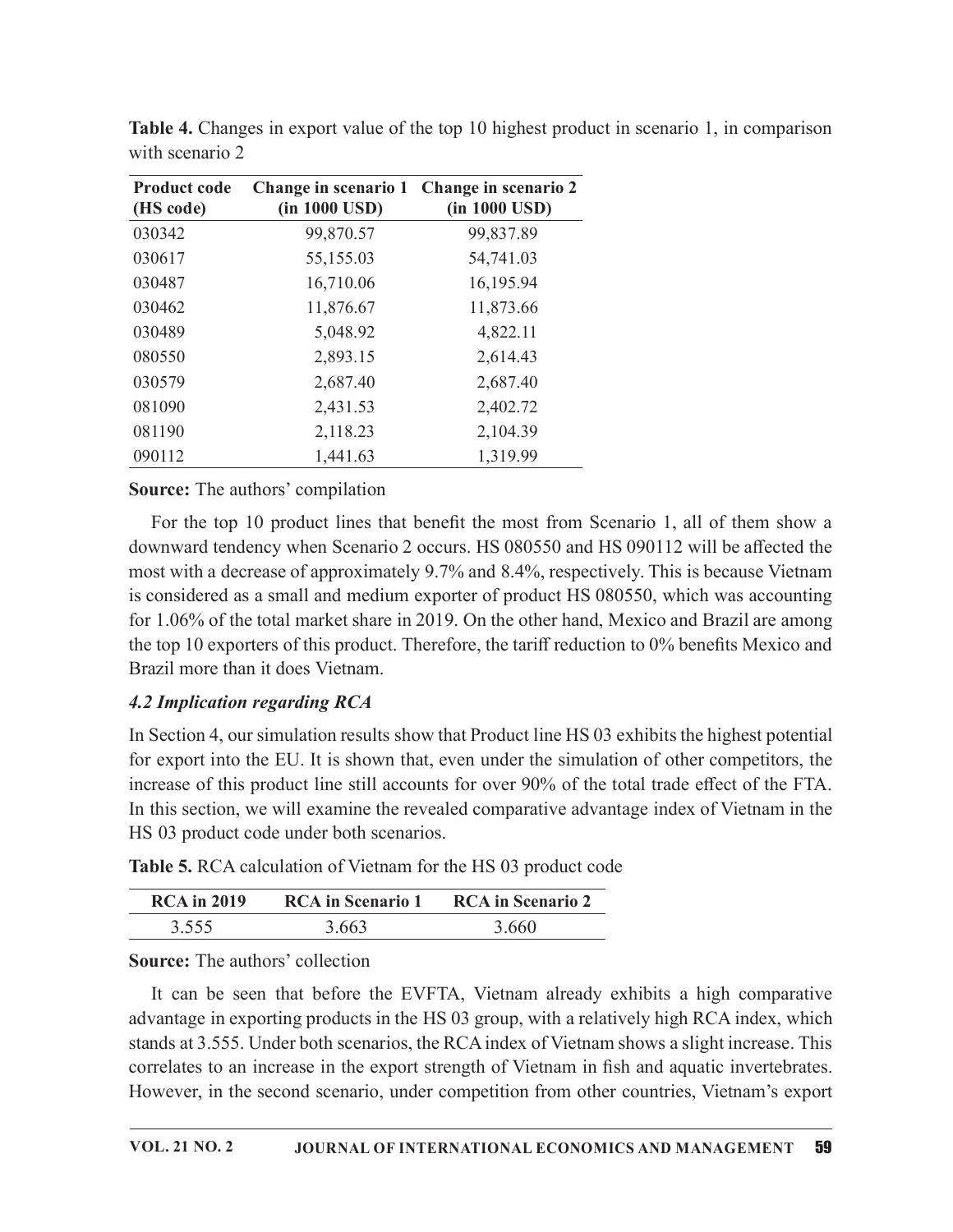strength in the product shows a slight decrease compared to the first scenario. Overall, combined with our significant growth in export value under product line HS 03 in both scenarios, the major export potential is apparent even under competition from other countries. This exhibits a positive prospect in both the short term and long term for our export under HS 03.

### 5. Concluding remarks

The study analyses the impacts of the EVFTA on exporting agricultural commodities from Vietnam to the EU. Under the SMART model and two different scenarios, which are when the EU applies 0% tax only to Vietnam at the current situation and when the EU signs FTAs with five other countries, the results show that Vietnam's agricultural exports would increase in both scenarios. In both scenarios, HS 03 and 08 have the highest absolute change, while HS 03 and 04 have the highest relative change. There will, however, be some reductions in the observed variables in Scenario 2 compared to Scenario 1. Furthermore, the trade diversion effect only accounts for only about 35% of total trade creation in both scenarios, which means that EVFTA and other simulated FTAs only help to boost exports from the country members but have little impact on trade diversion. When reviewing the RCA index in HS 03 of Vietnam, it can be seen that under the EVFTA Vietnam will benefit from a higher strength of export in the product code. In addition, it can also take advantage on the benefit that the product yields even under competitive conditions. Conducting remarks<br>
Conducting remarks<br>
Conducting remarks enter them and long derm and calc papera that at 10.97.<br>
Conducting ered and two different scenarios, which are when<br>
EU applies 0% tax only to Victnam at the cur

other countries around the world. The deficit trade balance has been increasing for many years, which stood at 20.78 billion EURO in 20183 . Moreover, the EU witnessed the highest expenditures on fish products among OECD nations, totaling 52.33 billion EURO in 2014<sup>4</sup>. . Therefore, it can be projected that the EU will continue to grow as a huge market for the export of fish and seafood products. With the drastic tariff reduction following the EVFTA, Vietnam can enjoy great economic benefits in the export of this sector.

Among the products that have been examined under the simulations, the specific HS 030342, which include yellowfin tuna, gained the most benefit when looking into changes in export value. Yellowfin tuna is most prevalent in tropical and subtropical oceans worldwide, including the Pacific Ocean, Atlantic Ocean, and the Indian Ocean. Therefore, the majority of yellowfin tuna within the EU is imported, of which the main producing member states are Spain and France. This is expressed in a relatively modest self-sufficiency rate<sup>5</sup> for tuna and tuna-like products of 28%. Furthermore, when looking at the per capita consumption for tuna and tuna-like products, it can be seen that an overall increasing trend from 2015 to  $2018<sup>6</sup>$ . It can be projected that the EU self-sufficiency rate for the product will see a decrease in the future. We predict that in the market with a modest self-sufficiency rate and increasing consumption for the product, an exporter such as Vietnam should see considerable benefits

<sup>3</sup> Data are found at EUMOFA supply balance website, available at https://www.eumofa.eu/supply-balance

<sup>4</sup> The data are found at OECD Stat - 2014 PPP benchmark results, available at https://stats.oecd.org/ Index. aspx?DataSetCode=PPP2014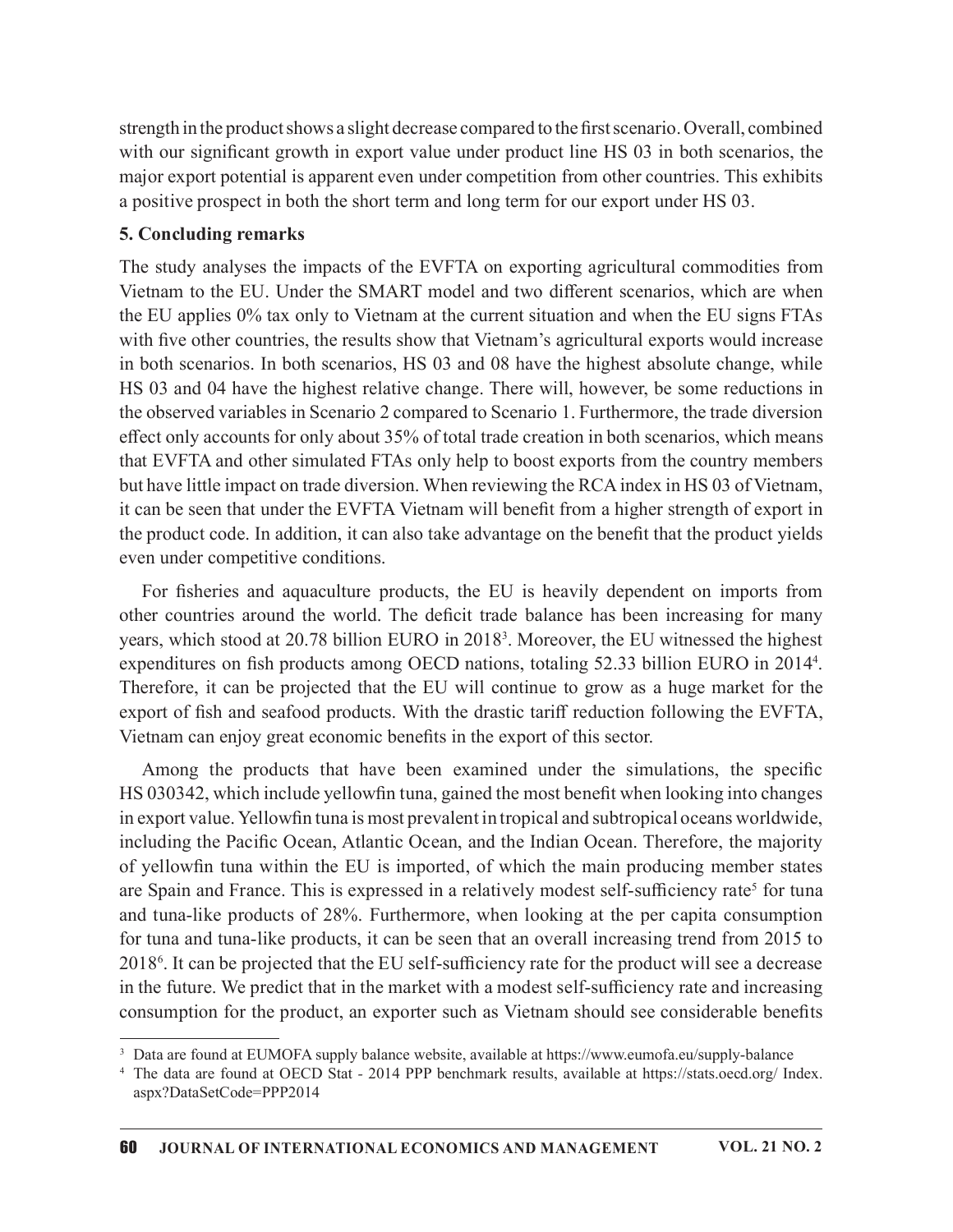in the future. Furthermore, due to the far distance between the countries, frozen yellowfin is among the more appropriate methods for the exportation of tuna. A great production source, a high-demand market that is reliant on imports, together with a  $9.25\%$  tariff reduction to  $0\%$ will result in a considerable export benefit of frozen yellowfin for Vietnam.

As policy implications, to take advantage on Vietnam's great benefit of the EVFTA, strict regulations, high production standards, and quality regulations of the EU should be taken into consideration.

#### References

- Armington, P.S. (1969), "A theory of demand for products distinguished by place of production", International Monetary Fund Staff Papers, Vol. 16 No. 1, pp. 159 - 178.
- Balassa, B. (1965), "Trade liberalization and 'revealed' comparative advantage", The Manchester School, Vol. 33 No. 2, pp. 99 - 123.
- Brauer, R., Vu, D.T. and Frey, N. (2014), "Free trade agreement between the EU and Vietnam: difficult partnership", KAS International Reports, Vol. 9 No. 1, pp. 31 - 47.
- Brill, E., Hochman, E. and Zilberman, D. (1997), "Allocation and pricing at the water district level", American Journal of Agricultural Economics, Vol. 79 No. 3, pp. 952 - 963.
- Ha, C.A.B. (2016), "The panorama for Vietnam's timber industry with Vietnam-EU free trade agreement (EVFTA): opportunities and challenges", Working Paper Series, SECO/WTI Academic Cooperation Project.
- Hoang, V. (2020), "Chuyen gia noi gi ve co hoi va thach thuc cua viet nam khi tham gia EVFTA", Tap chi Tai chinh, Available at http://tapchitaichinh.vn/nghien-cuu-trao-doi/chuyen-gia-noi-gi-ve-cohoi-va-thach-thuc-cua-viet-nam-khi-tham-gia-evfta-324013.html (Accessed 14 October, 2020).
- ITC Trademap. (2019), "Trade Map Trade statistics for international business development", Available at https://www.trademap.org/ (Accessed 14 October, 2020).
- Johansson, R.C., Tsur, Y., Roe, T.L., Doukkali, R. and Dinar, A. (2002), "Pricing irrigation water: a review of theory and practice", Water Policy, Vol. 4 No. 2, pp. 173 - 179.
- Laird, S. and Yeats, A. (1986), "The UNCTAD trade policy simulation model a note on the methodology, data and uses", UNCTAD Discussion Paper No. 19, Geneva.
- Matthews, A. (2020), "The protective effect of EU agricultural tariffs", Cap Reform, Available at http://capreform.eu/the-protective-effect-of-eu-agricultural-tariffs/ (Accessed 5 June, 2020).
- Nguyen, T.H. and Pham, V.P.T. (2020), "Tac dong cuahiep dinh EVFTA den xuat khau mat hang thuy san cua Viet Nam sang thi truong EU", Tap chi Quan ly va Kinh te quoc te, So 125, tr. 3 - 15.
- Philip, M.J., Laurenza, E., Pasini, F.L., Dinh, V.A., Nguyen, H.S., Pham, A.T. and Minh, N.L. (2011), "The free trade agreement between Vietnam and the European Union: quantitative and qualitative impact analysis", MUTRAP III, Hanoi.

<sup>&</sup>lt;sup>5</sup> The capacity of EU member states to meet demand from their own production, it can be calculated as the ratio of domestic production over domestic consumption

<sup>6</sup> Data are found at EUMOFA supply balance website, Available at https://www.eumofa.eu/supply-balance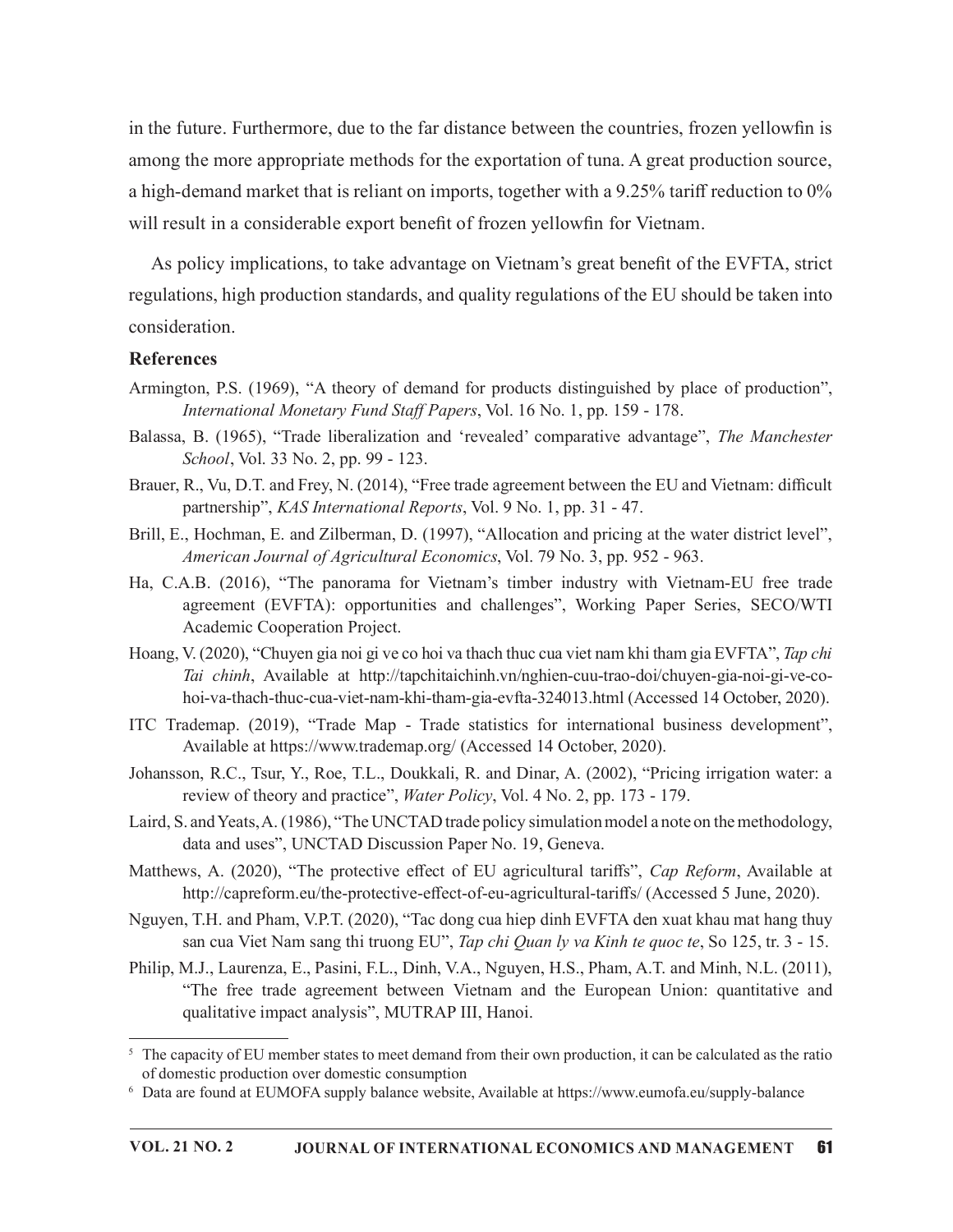- Plummer, M.G., Cheong, D. and Hamanaka, S. (2010), "Methods for Ex-ante economic evaluation of free trade agreements", Methodology for Impact Assessment of Free Trade Agreements, Asian Development Bank, Philippines, pp. 29 - 71.
- Souza, G.S., Alves, E.R.A., Rosaura, G. and Renner, M. (2008), "The meat market in Brazil: a partial equilibrium model", The Brazilian Journal of Rural Economics and Sociology, Vol. 46 No. 4, pp. 1 - 20.
- Vo, T.T., Le, Q.H. and Hoang, T.H. (2018), "Effects of EVFTA on Vietnam's apparel exports: an application of WITS-SMART simulation model", Journal of Asian Business and Economic Studies, Vol. 25 No. 2, pp. 4 - 28.
- Vu, T.D., Le, T.H. and Masciarelli, F. (2020), "The economic impact of CPTPP on Vietnam's fisheries exports to CPTPP region", Journal of International Economics and Management, Vol. 20 No. 2, pp. 1 - 15.
- Vu, T.H. (2015), "Possibility to bring about economic benefits of EVFTA and implications for Vietnam's enterprises", in International Conference on Emerging Challenges: Managing to Success (ICECH 2015), Hanoi University of Science and Technology, Hanoi, 12 November, 2015.
- Vu, T.H. (2016), "Assessing potential impacts of EVFTA on Vietnam's pharmaceutical imports from the EU: an application of SMART analysis", Springer Plus, Vol. 5 No. 1, pp. 1 - 22.
- World Integrated Trade Solution. (2010), "Theoretical framework of SMART", World Bank, Available at https://wits.worldbank.org/wits/wits/witshelp/Content/SMART/Trade%20 Effects.htm (Accessed 5 June, 2020).

#### Appendix

|          | Vol. 20 No. 2, pp. 1 - 15.                              |                                                                                     |      |                                  | Vu, T.D., Le, T.H. and Masciarelli, F. (2020), "The economic impact of CPTPP on Vietnam's<br>fisheries exports to CPTPP region", Journal of International Economics and Management,             |
|----------|---------------------------------------------------------|-------------------------------------------------------------------------------------|------|----------------------------------|-------------------------------------------------------------------------------------------------------------------------------------------------------------------------------------------------|
|          |                                                         | (ICECH 2015), Hanoi University of Science and Technology, Hanoi, 12 November, 2015. |      |                                  | Vu, T.H. (2015), "Possibility to bring about economic benefits of EVFTA and implications for Vietnam's<br>enterprises", in International Conference on Emerging Challenges: Managing to Success |
|          |                                                         | the EU: an application of SMART analysis", Springer Plus, Vol. 5 No. 1, pp. 1 - 22. |      |                                  | Vu, T.H. (2016), "Assessing potential impacts of EVFTA on Vietnam's pharmaceutical imports from                                                                                                 |
|          | Available<br>at<br>Effects.htm (Accessed 5 June, 2020). |                                                                                     |      |                                  | World Integrated Trade Solution. (2010), "Theoretical framework of SMART", World Bank,<br>https://wits.worldbank.org/wits/wits/witshelp/Content/SMART/Trade%20                                  |
| Appendix |                                                         |                                                                                     |      |                                  |                                                                                                                                                                                                 |
|          |                                                         | and top 20 highest increase in relative value                                       |      |                                  | Table 6. SMART simulation results in scenario 1: Top 20 highest increase in absolute value                                                                                                      |
|          | Top 20 in absolute value change                         |                                                                                     |      | Top 20 in relative change        |                                                                                                                                                                                                 |
| Rank     | <b>Product Code</b><br>(HS code)                        | Change<br>$(in 1000 \text{ USD})$                                                   | Rank | <b>Product Code</b><br>(HS code) | <b>Relative change</b><br>$(\%)$                                                                                                                                                                |
| 1        | 030342                                                  | 99,870.57                                                                           |      | 030239                           | 718.98                                                                                                                                                                                          |
| 2        | 030617                                                  | 55,155.03                                                                           | 2    | 030211                           | 652.58                                                                                                                                                                                          |
| 3        | 030487                                                  | 16,710.06                                                                           | 3    | 030342                           | 583.23                                                                                                                                                                                          |
| 4        | 030462                                                  | 11,876.67                                                                           | 4    | 030349                           | 504.04                                                                                                                                                                                          |
|          | 030489                                                  | 5,048.92                                                                            | 5    | 030345                           | 498.63                                                                                                                                                                                          |
| 5        |                                                         |                                                                                     |      |                                  |                                                                                                                                                                                                 |
| 6        | 080550                                                  | 2,893.15                                                                            | 6    | 030562                           | 372.46                                                                                                                                                                                          |
|          | 030579                                                  | 2,687.40                                                                            |      | 030363                           | 317.05                                                                                                                                                                                          |
| 8        | 081090                                                  | 2,431.53                                                                            | 8    | 030341                           | 308.83                                                                                                                                                                                          |
| 9        | 081190                                                  | 2,118.23                                                                            | 9    | 030559                           | 213.87                                                                                                                                                                                          |
| 10       | 090112                                                  | 1,441.63                                                                            | 10   | 030354                           | 185.87                                                                                                                                                                                          |
| 11       | 030471                                                  | 1,424.70                                                                            | 11   | 081030                           | 143.61                                                                                                                                                                                          |
| 12       | 040900                                                  | 1,264.75                                                                            | 12   | 030572                           | 127.05                                                                                                                                                                                          |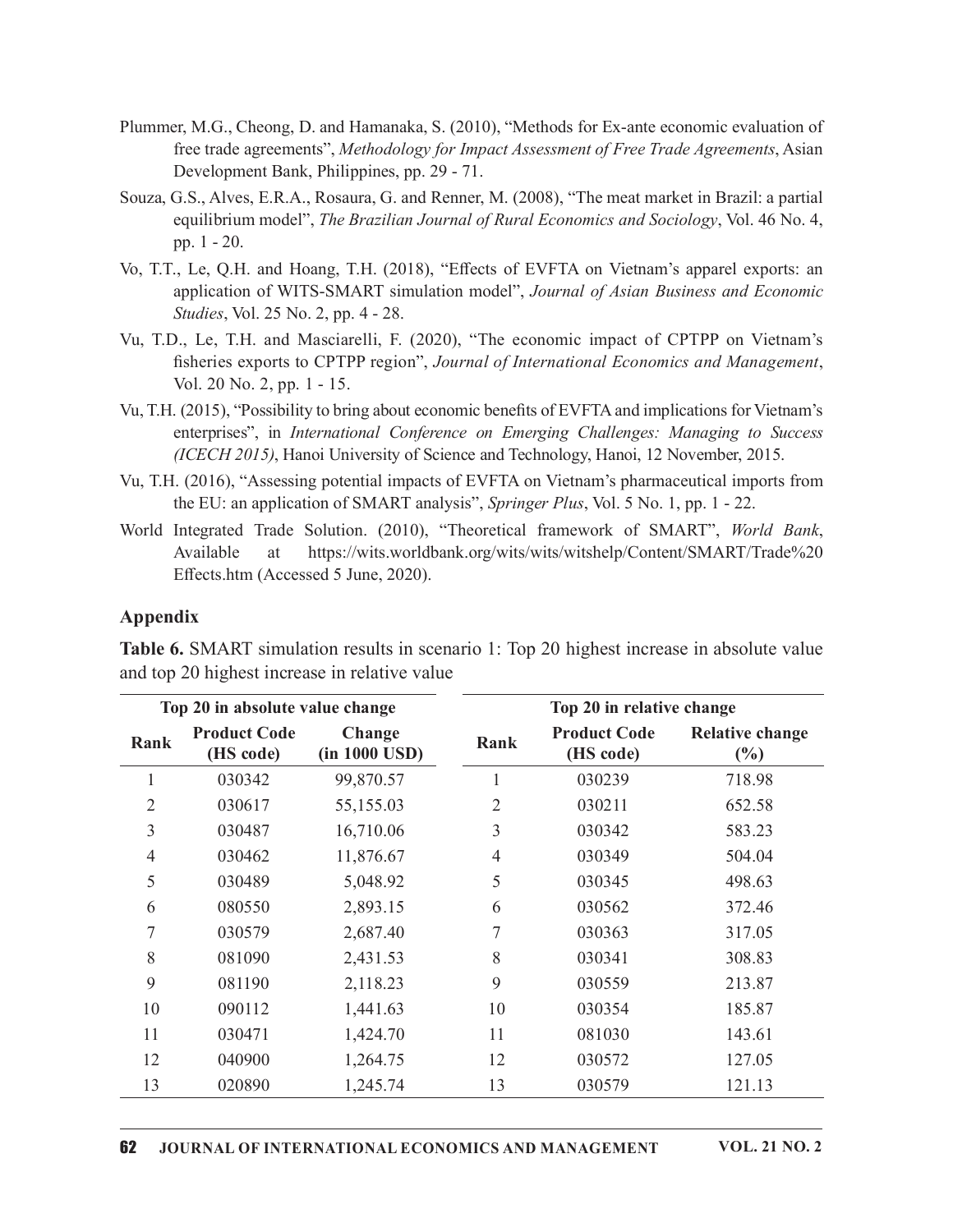|                |                                         | Table 6. SMART simulation results in scenario 1: Top 20 highest increase in absolute value |                |                                  |                                                                                            |
|----------------|-----------------------------------------|--------------------------------------------------------------------------------------------|----------------|----------------------------------|--------------------------------------------------------------------------------------------|
|                |                                         | and top 20 highest increase in relative value (continued)                                  |                |                                  |                                                                                            |
|                | Top 20 in absolute value change         |                                                                                            |                | Top 20 in relative change        |                                                                                            |
| Rank           | <b>Product Code</b><br>(HS code)        | Change<br>(in 1000 USD)                                                                    | Rank           | <b>Product Code</b><br>(HS code) | <b>Relative change</b><br>(%)                                                              |
| 14             | 030559                                  | 1,022.78                                                                                   | 14             | 021019                           | 99.56                                                                                      |
| 15             | 030562                                  | 891.06                                                                                     | 15             | 030199                           | 83.74                                                                                      |
| 16             | 170490                                  | 888.28                                                                                     | 16             | 081070                           | 66.10                                                                                      |
| 17             | 030499                                  | 876.14                                                                                     | 17             | 030531                           | 58.62                                                                                      |
| 18             | 030549                                  | 838.86                                                                                     | 18             | 030539                           | 57.05                                                                                      |
| 19             | 030357                                  | 733.90                                                                                     | 19             | 060120                           | 48.96                                                                                      |
| 20             | 441231                                  | 712.84                                                                                     | 20             | 030191                           | 47.33                                                                                      |
|                | <b>Source:</b> The authors' compilation |                                                                                            |                |                                  |                                                                                            |
|                |                                         |                                                                                            |                |                                  | Table 7. SMART simulation results in scenario 2: Top 20 highest increase in absolute value |
|                |                                         | and top 20 highest increase in relative value                                              |                |                                  |                                                                                            |
|                | Top 20 in absolute value change         |                                                                                            |                | Top 20 in relative change        |                                                                                            |
| Rank           | <b>Product Code</b><br>(HS code)        | Change<br>(in 1000 USD)                                                                    | Rank           | <b>Product Code</b><br>(HS code) | <b>Relative change</b><br>$(\%)$                                                           |
| 1              | 030342                                  | 115,249.27                                                                                 |                | 030342                           | 6730.37                                                                                    |
|                | 030617                                  | 54,741.03                                                                                  | $\overline{2}$ | 070310                           | 1273.85                                                                                    |
| $\overline{2}$ |                                         |                                                                                            |                |                                  |                                                                                            |

Table 6. SMART simulation results in scenario 1: Top 20 highest increase in absolute value and top 20 highest increase in relative value (continued)

| 14             | 030559                           | 1,022.78                                      | 14   | 021019                           | 99.56                                                                                      |
|----------------|----------------------------------|-----------------------------------------------|------|----------------------------------|--------------------------------------------------------------------------------------------|
| 15             | 030562                           | 891.06                                        | 15   | 030199                           | 83.74                                                                                      |
| 16             | 170490                           | 888.28                                        | 16   | 081070                           | 66.10                                                                                      |
| 17             | 030499                           | 876.14                                        | 17   | 030531                           | 58.62                                                                                      |
| 18             | 030549                           | 838.86                                        | 18   | 030539                           | 57.05                                                                                      |
| 19             | 030357                           | 733.90                                        | 19   | 060120                           | 48.96                                                                                      |
| 20             | 441231                           | 712.84                                        | 20   | 030191                           | 47.33                                                                                      |
|                | Source: The authors' compilation | and top 20 highest increase in relative value |      |                                  | Table 7. SMART simulation results in scenario 2: Top 20 highest increase in absolute value |
|                | Top 20 in absolute value change  |                                               |      | Top 20 in relative change        |                                                                                            |
| Rank           | <b>Product Code</b><br>(HS code) | Change<br>(in 1000 USD)                       | Rank | <b>Product Code</b><br>(HS code) | <b>Relative change</b><br>(%)                                                              |
|                | 030342                           | 115,249.27                                    |      | 030342                           | 6730.37                                                                                    |
| $\overline{2}$ | 030617                           | 54,741.03                                     | 2    | 070310                           | 1273.85                                                                                    |
| 3              | 030487                           | 16,195.94                                     | 3    | 020850                           | 1091.89                                                                                    |
| 4              | 030462                           | 11,873.66                                     | 4    | 030329                           | 996.09                                                                                     |
| 5              | 030489                           | 4,822.11                                      | 5    | 441012                           | 987.60                                                                                     |
| 6              | 030579                           | 2,687.40                                      | 6    | 040790                           | 981.16                                                                                     |
|                | 081090                           | 2,402.72                                      |      | 070959                           | 979.03                                                                                     |
| 8              | 081190                           | 2,104.39                                      | 8    | 030771                           | 969.14                                                                                     |
| 9              | 418935                           | 1,424.68                                      | 9    | 030472                           | 963.81                                                                                     |
| 10             | 090112                           | 1,319.99                                      | 10   | 030759                           | 956.06                                                                                     |
| 11             | 040900                           | 1,080.24                                      | 11   | 030252                           | 950.00                                                                                     |
| 12             | 030559                           | 1,022.78                                      | 12   | 441810                           | 899.82                                                                                     |
| 13             | 030562                           | 891.06                                        | 13   | 030811                           | 877.36                                                                                     |
| 14             | 170490                           | 877.58                                        | 14   | 030211                           | 652.60                                                                                     |
| 15             | 030499                           | 873.27                                        | 15   | 030349                           | 499.33                                                                                     |
| 16             | 030549                           | 837.31                                        | 16   | 030345                           | 496.69                                                                                     |
|                | 020890                           | 684.18                                        | 17   | 030562                           | 372.46                                                                                     |
| 17             |                                  |                                               |      | 030363                           | 317.28                                                                                     |
| 18             | 030357                           | 652.30                                        | 18   |                                  |                                                                                            |
| 19             | 441231                           | 544.90                                        | 19   | 030341                           | 305.54                                                                                     |
| 20             | 030449                           | 498.38                                        | 20   | 030559                           | 213.87                                                                                     |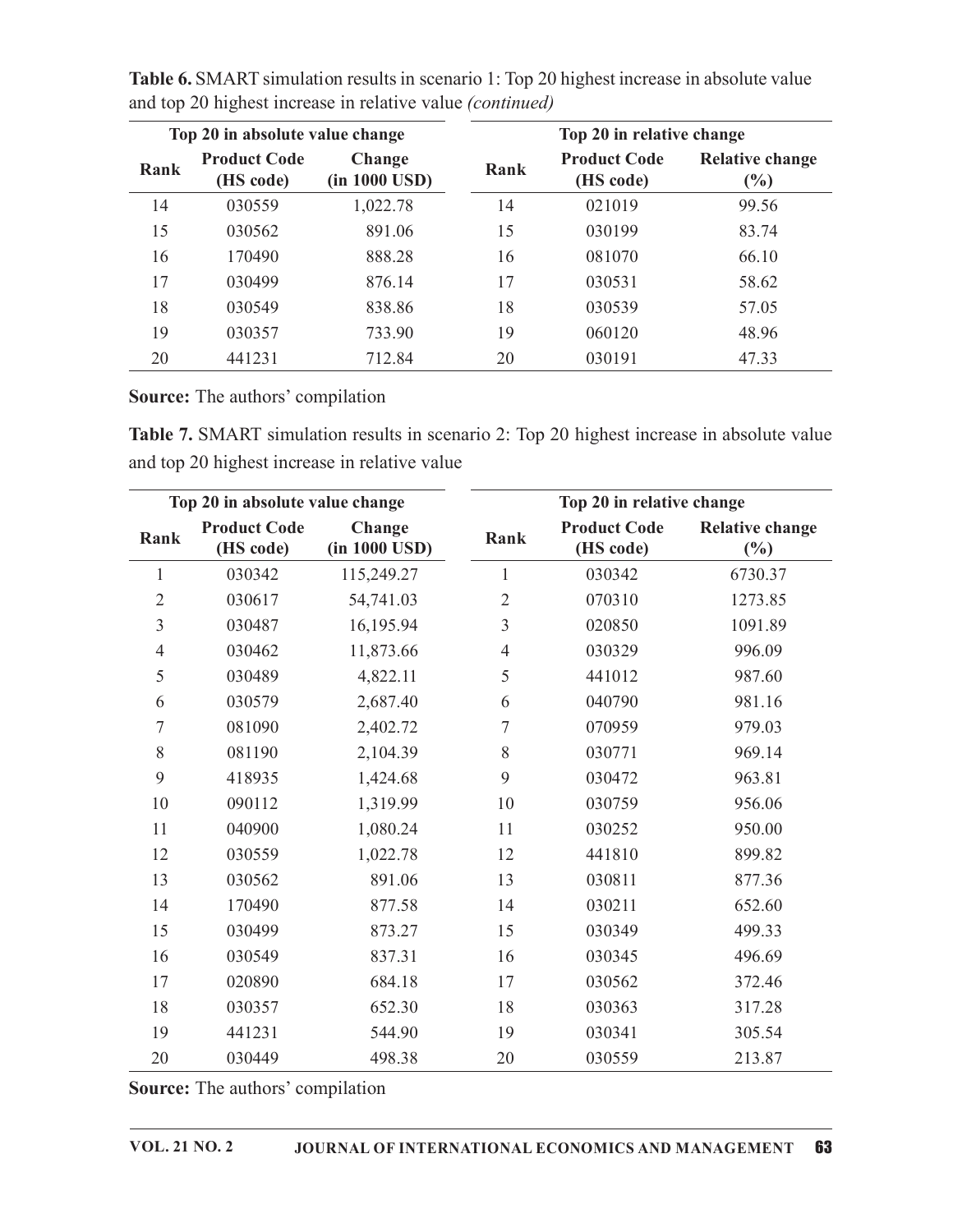| $-0.24%$<br>$-0.49%$<br>$-7.42%$<br>$-5.26%$<br>$-0.03%$<br>$0.00\%$<br>$-0.01\%$<br>$-0.17%$<br>0.00%<br>$-0.04%$<br>$-0.01\%$<br>scenario<br>$-0.10%$<br>scenario<br>export<br>value<br>2(%)<br>from<br>$\frac{1}{10}$<br>$\circ$<br>$-1,524.48$<br>$-185.18$<br>$-11.28$<br>$-0.04$<br>$-218.34$<br>$-561.91$<br>$-6.35$<br>$-2.99$<br>$-250.62$<br>$\circ$<br>$-0.17$<br>$-340.51$<br>scenario<br>scenario<br>value<br>from<br>USD)<br>$2$ (in<br>1000<br>1 to<br>Diversion<br>$\circ$<br>$-9.63$<br>46,112.64<br>334.8<br>64.0<br>580.05<br>0.03<br>608.24<br>595.19<br>129.11<br>4,525.57<br>1.91<br>703.77<br>(in 1000)<br><b>Effect</b><br>Trade<br>USD)<br>$\circ$<br>742.74<br>154,218.44<br>97.74<br>285.16<br>351.46<br>986.35<br>415.35<br>3,104.13<br>0.43<br>524.3<br>0.11<br>0.92<br>1000 USD)<br>Effect (in<br>Creation<br>Trade<br>1000 USD)<br>$\circ$<br>200,331.08<br>1,594.59<br>$\overline{4}$<br>226.85<br>7,629.70<br>880.35<br>0.92<br>$\overline{15}$<br>1,104.35<br>1,055.23<br>2.83<br>733.11<br>Effect (in<br>Trade<br>750.<br>$\ddot{\circ}$<br>Total<br>1,087,871.20<br>39.36<br>306.26<br>45,249.44<br>8,526.57<br>8,307.13<br>4,627.13<br>6,315.63<br>1,045,973.34<br>1,723,555.52<br>5,598.68<br>17,321.67<br>8,430.61<br>value after<br>(in 1000<br>Export<br>USD)<br>$\circ$<br>47,637.13<br>135.46<br>706.76<br>Diversion<br>552.28<br>4,866.08<br>858.85<br>553.14<br>765.23<br>0.2<br>0.53<br>606.47<br>1.91<br>(in 1000<br>Trade<br><b>Effect</b><br>USD)<br>154,218.44<br>97.74<br>$\circ$<br>742.74<br>351.46<br>3,104.13<br>986.35<br>415.35<br>285.16<br>0.43<br>524.3<br>1000 USD)<br>0.11<br>0.92<br>Effect (in<br>Creation<br>Trade<br>201,855.58<br><b>Trade Total</b><br>$\circ$<br>1,295.02<br>7,970.20<br>891.64<br>0.96<br>968.49<br>1,289.53<br>2.84<br>0.31<br>233.2<br>1,058.22<br>1,845.21<br>1000 USD)<br>Effect (in<br>1,089,395.68<br>39.36<br>5,609.96<br>8,869.04<br>6,321.98<br>8,433.60<br>1,723,806.14<br>306.3<br>45,467.78<br>17,321.84<br>1,046,313.85<br>8,526.57<br>4,812.31<br>value after<br>(im 1000<br>Export<br>USD) |
|-------------------------------------------------------------------------------------------------------------------------------------------------------------------------------------------------------------------------------------------------------------------------------------------------------------------------------------------------------------------------------------------------------------------------------------------------------------------------------------------------------------------------------------------------------------------------------------------------------------------------------------------------------------------------------------------------------------------------------------------------------------------------------------------------------------------------------------------------------------------------------------------------------------------------------------------------------------------------------------------------------------------------------------------------------------------------------------------------------------------------------------------------------------------------------------------------------------------------------------------------------------------------------------------------------------------------------------------------------------------------------------------------------------------------------------------------------------------------------------------------------------------------------------------------------------------------------------------------------------------------------------------------------------------------------------------------------------------------------------------------------------------------------------------------------------------------------------------------------------------------------------------------------------------------------------------------------------------------------------------------------------------------------------------------------------------------------------------------|
|                                                                                                                                                                                                                                                                                                                                                                                                                                                                                                                                                                                                                                                                                                                                                                                                                                                                                                                                                                                                                                                                                                                                                                                                                                                                                                                                                                                                                                                                                                                                                                                                                                                                                                                                                                                                                                                                                                                                                                                                                                                                                                 |
|                                                                                                                                                                                                                                                                                                                                                                                                                                                                                                                                                                                                                                                                                                                                                                                                                                                                                                                                                                                                                                                                                                                                                                                                                                                                                                                                                                                                                                                                                                                                                                                                                                                                                                                                                                                                                                                                                                                                                                                                                                                                                                 |
|                                                                                                                                                                                                                                                                                                                                                                                                                                                                                                                                                                                                                                                                                                                                                                                                                                                                                                                                                                                                                                                                                                                                                                                                                                                                                                                                                                                                                                                                                                                                                                                                                                                                                                                                                                                                                                                                                                                                                                                                                                                                                                 |
|                                                                                                                                                                                                                                                                                                                                                                                                                                                                                                                                                                                                                                                                                                                                                                                                                                                                                                                                                                                                                                                                                                                                                                                                                                                                                                                                                                                                                                                                                                                                                                                                                                                                                                                                                                                                                                                                                                                                                                                                                                                                                                 |
|                                                                                                                                                                                                                                                                                                                                                                                                                                                                                                                                                                                                                                                                                                                                                                                                                                                                                                                                                                                                                                                                                                                                                                                                                                                                                                                                                                                                                                                                                                                                                                                                                                                                                                                                                                                                                                                                                                                                                                                                                                                                                                 |
|                                                                                                                                                                                                                                                                                                                                                                                                                                                                                                                                                                                                                                                                                                                                                                                                                                                                                                                                                                                                                                                                                                                                                                                                                                                                                                                                                                                                                                                                                                                                                                                                                                                                                                                                                                                                                                                                                                                                                                                                                                                                                                 |
|                                                                                                                                                                                                                                                                                                                                                                                                                                                                                                                                                                                                                                                                                                                                                                                                                                                                                                                                                                                                                                                                                                                                                                                                                                                                                                                                                                                                                                                                                                                                                                                                                                                                                                                                                                                                                                                                                                                                                                                                                                                                                                 |
|                                                                                                                                                                                                                                                                                                                                                                                                                                                                                                                                                                                                                                                                                                                                                                                                                                                                                                                                                                                                                                                                                                                                                                                                                                                                                                                                                                                                                                                                                                                                                                                                                                                                                                                                                                                                                                                                                                                                                                                                                                                                                                 |
|                                                                                                                                                                                                                                                                                                                                                                                                                                                                                                                                                                                                                                                                                                                                                                                                                                                                                                                                                                                                                                                                                                                                                                                                                                                                                                                                                                                                                                                                                                                                                                                                                                                                                                                                                                                                                                                                                                                                                                                                                                                                                                 |
|                                                                                                                                                                                                                                                                                                                                                                                                                                                                                                                                                                                                                                                                                                                                                                                                                                                                                                                                                                                                                                                                                                                                                                                                                                                                                                                                                                                                                                                                                                                                                                                                                                                                                                                                                                                                                                                                                                                                                                                                                                                                                                 |
|                                                                                                                                                                                                                                                                                                                                                                                                                                                                                                                                                                                                                                                                                                                                                                                                                                                                                                                                                                                                                                                                                                                                                                                                                                                                                                                                                                                                                                                                                                                                                                                                                                                                                                                                                                                                                                                                                                                                                                                                                                                                                                 |
|                                                                                                                                                                                                                                                                                                                                                                                                                                                                                                                                                                                                                                                                                                                                                                                                                                                                                                                                                                                                                                                                                                                                                                                                                                                                                                                                                                                                                                                                                                                                                                                                                                                                                                                                                                                                                                                                                                                                                                                                                                                                                                 |
|                                                                                                                                                                                                                                                                                                                                                                                                                                                                                                                                                                                                                                                                                                                                                                                                                                                                                                                                                                                                                                                                                                                                                                                                                                                                                                                                                                                                                                                                                                                                                                                                                                                                                                                                                                                                                                                                                                                                                                                                                                                                                                 |
|                                                                                                                                                                                                                                                                                                                                                                                                                                                                                                                                                                                                                                                                                                                                                                                                                                                                                                                                                                                                                                                                                                                                                                                                                                                                                                                                                                                                                                                                                                                                                                                                                                                                                                                                                                                                                                                                                                                                                                                                                                                                                                 |
| $-0.08%$<br>$-3,101.87$<br>53,582.17<br>160,727.13<br>214,309.30<br>3,962,122.54<br>57,216.51<br>160,727.14<br>217,411.19<br>3,965,224.41                                                                                                                                                                                                                                                                                                                                                                                                                                                                                                                                                                                                                                                                                                                                                                                                                                                                                                                                                                                                                                                                                                                                                                                                                                                                                                                                                                                                                                                                                                                                                                                                                                                                                                                                                                                                                                                                                                                                                       |

 $\bm \omega$  $\mathbin{\sim}$